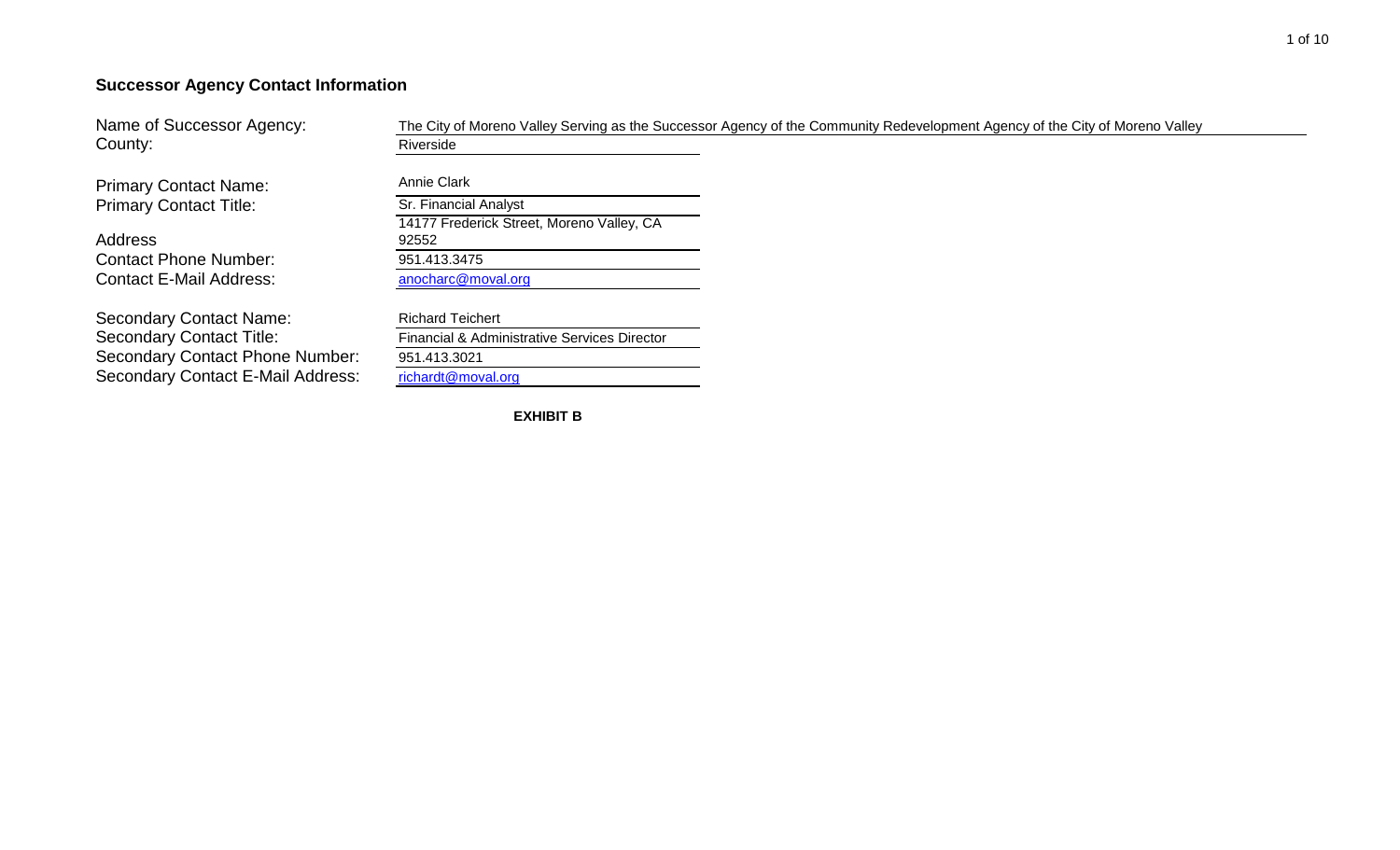## **SUMMARY OF RECOGNIZED OBLIGATION PAYMENT SCHEDULE**

Filed for the January 1, 2013 to June 30, 2013 Period

## **Name of Successor Agency: The City of Moreno Valley Serving as the Successor Agency of the Community Redevelopment Agency of the City of Moreno Valley**

|                                                                                                                                                                                                                                                                                                                                                                    | <b>Total Outstanding</b><br>Debt or Obligation    |
|--------------------------------------------------------------------------------------------------------------------------------------------------------------------------------------------------------------------------------------------------------------------------------------------------------------------------------------------------------------------|---------------------------------------------------|
| <b>Outstanding Debt or Obligation</b>                                                                                                                                                                                                                                                                                                                              | 178,272,381                                       |
| <b>Current Period Outstanding Debt or Obligation</b>                                                                                                                                                                                                                                                                                                               | <b>Six-Month Total</b>                            |
| Available Revenues Other Than Anticipated RPTTF Funding<br>Anticipated Enforceable Obligations Funded with RPTTF<br>в<br>Anticipated Administrative Allowance Funded with RPTTF<br>Total RPTTF Requested $(B + C = D)$<br>D                                                                                                                                        | 21,718,799<br>6,927,230<br>208,000<br>7,135,230   |
| Total Current Period Outstanding Debt or Obligation $(A + B + C = E)$ Should be the same amount as ROPS form six-month total                                                                                                                                                                                                                                       |                                                   |
| *Enter Total Six-Month Anticipated RPTTF Funding (Obtain from county auditor-controller)<br>Е<br>Variance $(E - D = F)$ Maximum RPTTF Allowable should not exceed Total Anticipated RPTTF Funding                                                                                                                                                                  | 6,835,311.86<br>(299, 918)                        |
| Prior Period (January 1, 2012 through June 30, 2012) Estimated vs. Actual Payments (as required in HSC section 34186 (a))                                                                                                                                                                                                                                          |                                                   |
| **Enter Estimated Obligations Funded by RPTTF (Should be the lesser of Finance's approved RPTTF amount including admin allowance or the actual amount distributed)<br>G<br>*** Enter Actual Obligations Paid with RPTTF<br>н<br>Enter Actual Administrative Expenses Paid with RPTTF<br>Adjustment to Redevelopment Obligation Retirement Fund $(G - (H + I) = J)$ | 9,241,398<br>11,966,792<br>117,648<br>(2,843,042) |
| Adjusted RPTTF (The total RPTTF requested shall be adjusted if actual obligations paid with RPTTF are less than the estimated obligation amount.)<br>ĸ                                                                                                                                                                                                             | 9,978,272.00<br>S.                                |

\* We have not receive any confirmation of the anticipated RPTTF funding from the County, and therefore, are using the amount received previously from the County Auditor-Controller for the payment of ROPS I's obligations (property tax payment received in January 2012). We anticipate that the RPTTF for the current period will be more than the January 2012's RPTTF payment.

\*\* Gross Property Tax Amount \$9,241,398 (actual amount received from the County Auditor-Controller was \$6,835,312 - net of the pass throughs and fees of \$2,406,086).

\*\*\*Includes amount encumbered to be paid in 2013-2014 per Affordable Housing Agreement and enforceable obligations paid from former RDA fund balance.

| Certification of Oversight Board Chairman:                        | Glenn Moss | Chairman   |
|-------------------------------------------------------------------|------------|------------|
| Pursuant to Section 34177(m) of the Health and Safety code,       | Name       | Title      |
| I hereby certify that the above is a true and accurate Recognized |            |            |
| Obligation Payment Schedule for the above named agency.           | Glen Moss  | 12/12/2012 |
|                                                                   | Signature  | Date       |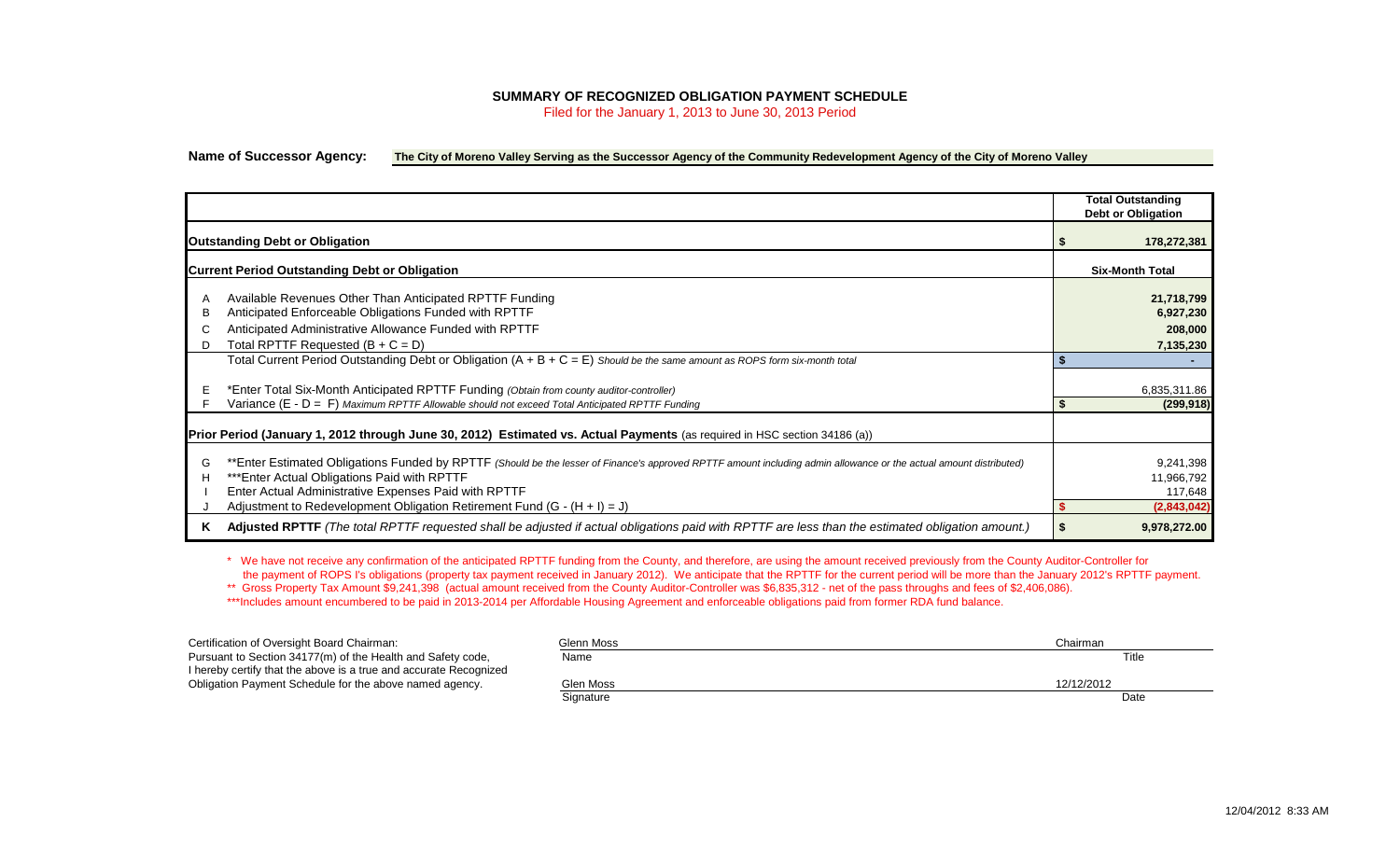Name of Successor Agency: The City of Moreno Valley Serving as the Successor Agency of the Community Redevelopment Agency of the City of Moreno Valley

County: **Riverside Riverside Riverside Riverside Riverside County: All and Approval Date: County: All and Approval Date: County: All and Approval Date: County: All and Approval Date: Riverside** County: **Riverside** 

**RECOGNIZED OBLIGATION PAYMENT SCHEDULE (ROPS III) January 1, 2013 through June 30, 2013**

|       |                                                                                                                                                                                                                                                                                                                                                                                                                                                                                                                                                                                                                                                                                                                                                                                                                                                                                                                                                                                                                                                                                                                                                                                                                                                                                                                                                                                                                                                                                                                                                                                                                                                                                                                                                                                                                                                                                                                                                                                                                                                                                                                                                                                                                                                                                                                                                                                                                                                                                                                                                                                                                                                                                                                                                                                                                                                                                                                                                                                                                                                                                                                                                                                                                                                                                                                                                                                                                                                                                                                                                                                                                                                                                                                                                                                                                                                                                                                                                                                                                                                                                                                                                                                                                                                                                                                                                                                                                                                                                                                                                                                                                                                                                                                                                                                                                                                                                                                                                                                                                                                                                                                                                                                                                                                                                                                                           |                                                                           |                                                                                                        |                                | Total                 |                               |       |              |            | <b>Funding Source</b> |              |       |                 |
|-------|-------------------------------------------------------------------------------------------------------------------------------------------------------------------------------------------------------------------------------------------------------------------------------------------------------------------------------------------------------------------------------------------------------------------------------------------------------------------------------------------------------------------------------------------------------------------------------------------------------------------------------------------------------------------------------------------------------------------------------------------------------------------------------------------------------------------------------------------------------------------------------------------------------------------------------------------------------------------------------------------------------------------------------------------------------------------------------------------------------------------------------------------------------------------------------------------------------------------------------------------------------------------------------------------------------------------------------------------------------------------------------------------------------------------------------------------------------------------------------------------------------------------------------------------------------------------------------------------------------------------------------------------------------------------------------------------------------------------------------------------------------------------------------------------------------------------------------------------------------------------------------------------------------------------------------------------------------------------------------------------------------------------------------------------------------------------------------------------------------------------------------------------------------------------------------------------------------------------------------------------------------------------------------------------------------------------------------------------------------------------------------------------------------------------------------------------------------------------------------------------------------------------------------------------------------------------------------------------------------------------------------------------------------------------------------------------------------------------------------------------------------------------------------------------------------------------------------------------------------------------------------------------------------------------------------------------------------------------------------------------------------------------------------------------------------------------------------------------------------------------------------------------------------------------------------------------------------------------------------------------------------------------------------------------------------------------------------------------------------------------------------------------------------------------------------------------------------------------------------------------------------------------------------------------------------------------------------------------------------------------------------------------------------------------------------------------------------------------------------------------------------------------------------------------------------------------------------------------------------------------------------------------------------------------------------------------------------------------------------------------------------------------------------------------------------------------------------------------------------------------------------------------------------------------------------------------------------------------------------------------------------------------------------------------------------------------------------------------------------------------------------------------------------------------------------------------------------------------------------------------------------------------------------------------------------------------------------------------------------------------------------------------------------------------------------------------------------------------------------------------------------------------------------------------------------------------------------------------------------------------------------------------------------------------------------------------------------------------------------------------------------------------------------------------------------------------------------------------------------------------------------------------------------------------------------------------------------------------------------------------------------------------------------------------------------------------------------------------|---------------------------------------------------------------------------|--------------------------------------------------------------------------------------------------------|--------------------------------|-----------------------|-------------------------------|-------|--------------|------------|-----------------------|--------------|-------|-----------------|
|       |                                                                                                                                                                                                                                                                                                                                                                                                                                                                                                                                                                                                                                                                                                                                                                                                                                                                                                                                                                                                                                                                                                                                                                                                                                                                                                                                                                                                                                                                                                                                                                                                                                                                                                                                                                                                                                                                                                                                                                                                                                                                                                                                                                                                                                                                                                                                                                                                                                                                                                                                                                                                                                                                                                                                                                                                                                                                                                                                                                                                                                                                                                                                                                                                                                                                                                                                                                                                                                                                                                                                                                                                                                                                                                                                                                                                                                                                                                                                                                                                                                                                                                                                                                                                                                                                                                                                                                                                                                                                                                                                                                                                                                                                                                                                                                                                                                                                                                                                                                                                                                                                                                                                                                                                                                                                                                                                           |                                                                           |                                                                                                        |                                | Outstanding           | <b>Total Due During</b>       |       | Bond         | Reserve    | Admin                 |              |       |                 |
| Item# | Project Name / Debt Obligation                                                                                                                                                                                                                                                                                                                                                                                                                                                                                                                                                                                                                                                                                                                                                                                                                                                                                                                                                                                                                                                                                                                                                                                                                                                                                                                                                                                                                                                                                                                                                                                                                                                                                                                                                                                                                                                                                                                                                                                                                                                                                                                                                                                                                                                                                                                                                                                                                                                                                                                                                                                                                                                                                                                                                                                                                                                                                                                                                                                                                                                                                                                                                                                                                                                                                                                                                                                                                                                                                                                                                                                                                                                                                                                                                                                                                                                                                                                                                                                                                                                                                                                                                                                                                                                                                                                                                                                                                                                                                                                                                                                                                                                                                                                                                                                                                                                                                                                                                                                                                                                                                                                                                                                                                                                                                                            | Payee                                                                     | <b>Description/Project Scope</b>                                                                       | Project Area                   | Debt or<br>Obligation | <b>Fiscal Year</b><br>2012-13 | LMIHF | Proceeds     | Balance    | Allowance             | <b>RPTTF</b> | Other | Six-Month Total |
|       | <b>Grand Total</b>                                                                                                                                                                                                                                                                                                                                                                                                                                                                                                                                                                                                                                                                                                                                                                                                                                                                                                                                                                                                                                                                                                                                                                                                                                                                                                                                                                                                                                                                                                                                                                                                                                                                                                                                                                                                                                                                                                                                                                                                                                                                                                                                                                                                                                                                                                                                                                                                                                                                                                                                                                                                                                                                                                                                                                                                                                                                                                                                                                                                                                                                                                                                                                                                                                                                                                                                                                                                                                                                                                                                                                                                                                                                                                                                                                                                                                                                                                                                                                                                                                                                                                                                                                                                                                                                                                                                                                                                                                                                                                                                                                                                                                                                                                                                                                                                                                                                                                                                                                                                                                                                                                                                                                                                                                                                                                                        |                                                                           |                                                                                                        |                                | 178,272,381 \$        |                               |       | \$21,410,710 | 308,089 \$ | 208,000               | 6.927.230    |       |                 |
|       | 2007 Tax Allocation Bonds                                                                                                                                                                                                                                                                                                                                                                                                                                                                                                                                                                                                                                                                                                                                                                                                                                                                                                                                                                                                                                                                                                                                                                                                                                                                                                                                                                                                                                                                                                                                                                                                                                                                                                                                                                                                                                                                                                                                                                                                                                                                                                                                                                                                                                                                                                                                                                                                                                                                                                                                                                                                                                                                                                                                                                                                                                                                                                                                                                                                                                                                                                                                                                                                                                                                                                                                                                                                                                                                                                                                                                                                                                                                                                                                                                                                                                                                                                                                                                                                                                                                                                                                                                                                                                                                                                                                                                                                                                                                                                                                                                                                                                                                                                                                                                                                                                                                                                                                                                                                                                                                                                                                                                                                                                                                                                                 |                                                                           | Debt service payments for bonds issued to finance                                                      |                                |                       |                               |       |              |            |                       |              |       |                 |
|       |                                                                                                                                                                                                                                                                                                                                                                                                                                                                                                                                                                                                                                                                                                                                                                                                                                                                                                                                                                                                                                                                                                                                                                                                                                                                                                                                                                                                                                                                                                                                                                                                                                                                                                                                                                                                                                                                                                                                                                                                                                                                                                                                                                                                                                                                                                                                                                                                                                                                                                                                                                                                                                                                                                                                                                                                                                                                                                                                                                                                                                                                                                                                                                                                                                                                                                                                                                                                                                                                                                                                                                                                                                                                                                                                                                                                                                                                                                                                                                                                                                                                                                                                                                                                                                                                                                                                                                                                                                                                                                                                                                                                                                                                                                                                                                                                                                                                                                                                                                                                                                                                                                                                                                                                                                                                                                                                           | Wells Fargo Bank                                                          | various capital projects                                                                               | Original Area                  | 79.412.021.88         | 2.263.483.75                  |       |              |            |                       | 2.263.484.00 |       | 2,263,484       |
|       | 2007 Special Tax Refunding Bonds -<br>2 Towngate 87-1                                                                                                                                                                                                                                                                                                                                                                                                                                                                                                                                                                                                                                                                                                                                                                                                                                                                                                                                                                                                                                                                                                                                                                                                                                                                                                                                                                                                                                                                                                                                                                                                                                                                                                                                                                                                                                                                                                                                                                                                                                                                                                                                                                                                                                                                                                                                                                                                                                                                                                                                                                                                                                                                                                                                                                                                                                                                                                                                                                                                                                                                                                                                                                                                                                                                                                                                                                                                                                                                                                                                                                                                                                                                                                                                                                                                                                                                                                                                                                                                                                                                                                                                                                                                                                                                                                                                                                                                                                                                                                                                                                                                                                                                                                                                                                                                                                                                                                                                                                                                                                                                                                                                                                                                                                                                                     | Wells Fargo Bank                                                          | Debt service payments for bonds issued to finance the<br>acquisition of public facilities              | Original Area                  | 9,546,333.49          | 1,182,347.05                  |       |              |            |                       | 1,182,347.00 |       | 1,182,347       |
|       | Improvement Area No. 1 Special Tax<br>Refunding Bonds                                                                                                                                                                                                                                                                                                                                                                                                                                                                                                                                                                                                                                                                                                                                                                                                                                                                                                                                                                                                                                                                                                                                                                                                                                                                                                                                                                                                                                                                                                                                                                                                                                                                                                                                                                                                                                                                                                                                                                                                                                                                                                                                                                                                                                                                                                                                                                                                                                                                                                                                                                                                                                                                                                                                                                                                                                                                                                                                                                                                                                                                                                                                                                                                                                                                                                                                                                                                                                                                                                                                                                                                                                                                                                                                                                                                                                                                                                                                                                                                                                                                                                                                                                                                                                                                                                                                                                                                                                                                                                                                                                                                                                                                                                                                                                                                                                                                                                                                                                                                                                                                                                                                                                                                                                                                                     | Wells Fargo Bank                                                          | Debt service payments for bonds issued to finance the<br>construction of public facilities             | Original Area                  | 2,804,115.88          | 277,181.39                    |       |              |            |                       | 139,168.00   |       | 139,168         |
|       | CFD No. 3 - Auto Mall Refinance                                                                                                                                                                                                                                                                                                                                                                                                                                                                                                                                                                                                                                                                                                                                                                                                                                                                                                                                                                                                                                                                                                                                                                                                                                                                                                                                                                                                                                                                                                                                                                                                                                                                                                                                                                                                                                                                                                                                                                                                                                                                                                                                                                                                                                                                                                                                                                                                                                                                                                                                                                                                                                                                                                                                                                                                                                                                                                                                                                                                                                                                                                                                                                                                                                                                                                                                                                                                                                                                                                                                                                                                                                                                                                                                                                                                                                                                                                                                                                                                                                                                                                                                                                                                                                                                                                                                                                                                                                                                                                                                                                                                                                                                                                                                                                                                                                                                                                                                                                                                                                                                                                                                                                                                                                                                                                           | Wells Fargo Bank                                                          | Debt service payments for bonds issued to finance the<br>construction of public facilities             | Original Area                  | 2,000,060.61          | 109,450.50                    |       |              |            |                       | 91,882.00    |       | 91,882          |
|       | 2011 Refunding of 97 LRB Bonds                                                                                                                                                                                                                                                                                                                                                                                                                                                                                                                                                                                                                                                                                                                                                                                                                                                                                                                                                                                                                                                                                                                                                                                                                                                                                                                                                                                                                                                                                                                                                                                                                                                                                                                                                                                                                                                                                                                                                                                                                                                                                                                                                                                                                                                                                                                                                                                                                                                                                                                                                                                                                                                                                                                                                                                                                                                                                                                                                                                                                                                                                                                                                                                                                                                                                                                                                                                                                                                                                                                                                                                                                                                                                                                                                                                                                                                                                                                                                                                                                                                                                                                                                                                                                                                                                                                                                                                                                                                                                                                                                                                                                                                                                                                                                                                                                                                                                                                                                                                                                                                                                                                                                                                                                                                                                                            | <b>Bank of America</b>                                                    | Debt service payments for bonds issued to finance the<br>construction of a public facility             | Original Area                  | 1,500,000.00          | 150,000.00                    |       |              |            |                       | 75,000.00    |       | 75,000          |
|       | 2005 Lease Revenue Bonds                                                                                                                                                                                                                                                                                                                                                                                                                                                                                                                                                                                                                                                                                                                                                                                                                                                                                                                                                                                                                                                                                                                                                                                                                                                                                                                                                                                                                                                                                                                                                                                                                                                                                                                                                                                                                                                                                                                                                                                                                                                                                                                                                                                                                                                                                                                                                                                                                                                                                                                                                                                                                                                                                                                                                                                                                                                                                                                                                                                                                                                                                                                                                                                                                                                                                                                                                                                                                                                                                                                                                                                                                                                                                                                                                                                                                                                                                                                                                                                                                                                                                                                                                                                                                                                                                                                                                                                                                                                                                                                                                                                                                                                                                                                                                                                                                                                                                                                                                                                                                                                                                                                                                                                                                                                                                                                  | Wells Fargo Bank                                                          | Debt service payments for bonds issued to finance<br>Sunnymead Blvd project                            | Original Area                  | 13,535,660.41         | 600,147.50                    |       |              |            |                       | 195,349.00   |       | 195,349         |
|       | On-going Housing Monitoring<br>7 Requirements                                                                                                                                                                                                                                                                                                                                                                                                                                                                                                                                                                                                                                                                                                                                                                                                                                                                                                                                                                                                                                                                                                                                                                                                                                                                                                                                                                                                                                                                                                                                                                                                                                                                                                                                                                                                                                                                                                                                                                                                                                                                                                                                                                                                                                                                                                                                                                                                                                                                                                                                                                                                                                                                                                                                                                                                                                                                                                                                                                                                                                                                                                                                                                                                                                                                                                                                                                                                                                                                                                                                                                                                                                                                                                                                                                                                                                                                                                                                                                                                                                                                                                                                                                                                                                                                                                                                                                                                                                                                                                                                                                                                                                                                                                                                                                                                                                                                                                                                                                                                                                                                                                                                                                                                                                                                                             | City of Moreno<br>Valley/Successor Agency                                 | Costs to perform the recertification and monitoring of<br>housing units                                | Original Area                  | 40,000.00             | 40,000.00                     |       |              |            |                       | 20,000.00    |       | 20,000          |
|       |                                                                                                                                                                                                                                                                                                                                                                                                                                                                                                                                                                                                                                                                                                                                                                                                                                                                                                                                                                                                                                                                                                                                                                                                                                                                                                                                                                                                                                                                                                                                                                                                                                                                                                                                                                                                                                                                                                                                                                                                                                                                                                                                                                                                                                                                                                                                                                                                                                                                                                                                                                                                                                                                                                                                                                                                                                                                                                                                                                                                                                                                                                                                                                                                                                                                                                                                                                                                                                                                                                                                                                                                                                                                                                                                                                                                                                                                                                                                                                                                                                                                                                                                                                                                                                                                                                                                                                                                                                                                                                                                                                                                                                                                                                                                                                                                                                                                                                                                                                                                                                                                                                                                                                                                                                                                                                                                           | Stradling, Yocca, Carlson &                                               |                                                                                                        |                                |                       |                               |       |              |            |                       |              |       |                 |
|       | <b>Contract for Legal Services</b>                                                                                                                                                                                                                                                                                                                                                                                                                                                                                                                                                                                                                                                                                                                                                                                                                                                                                                                                                                                                                                                                                                                                                                                                                                                                                                                                                                                                                                                                                                                                                                                                                                                                                                                                                                                                                                                                                                                                                                                                                                                                                                                                                                                                                                                                                                                                                                                                                                                                                                                                                                                                                                                                                                                                                                                                                                                                                                                                                                                                                                                                                                                                                                                                                                                                                                                                                                                                                                                                                                                                                                                                                                                                                                                                                                                                                                                                                                                                                                                                                                                                                                                                                                                                                                                                                                                                                                                                                                                                                                                                                                                                                                                                                                                                                                                                                                                                                                                                                                                                                                                                                                                                                                                                                                                                                                        | Rauth                                                                     | Legal services - General                                                                               | Original Area                  | 72,000.00             | 72,000.00                     |       |              |            |                       | 36,000.00    |       | 36,000          |
|       | Contract for Legal Services                                                                                                                                                                                                                                                                                                                                                                                                                                                                                                                                                                                                                                                                                                                                                                                                                                                                                                                                                                                                                                                                                                                                                                                                                                                                                                                                                                                                                                                                                                                                                                                                                                                                                                                                                                                                                                                                                                                                                                                                                                                                                                                                                                                                                                                                                                                                                                                                                                                                                                                                                                                                                                                                                                                                                                                                                                                                                                                                                                                                                                                                                                                                                                                                                                                                                                                                                                                                                                                                                                                                                                                                                                                                                                                                                                                                                                                                                                                                                                                                                                                                                                                                                                                                                                                                                                                                                                                                                                                                                                                                                                                                                                                                                                                                                                                                                                                                                                                                                                                                                                                                                                                                                                                                                                                                                                               | Kronick Moskovitz Tiedemann<br>Girard                                     | Legal services - Oversight Board Legal Counsel                                                         | Original Area                  | 72,000.00             | 72,000.00                     |       |              |            |                       | 36,000.00    |       | 36,000          |
| 10    | Contract for Abatement of Properties                                                                                                                                                                                                                                                                                                                                                                                                                                                                                                                                                                                                                                                                                                                                                                                                                                                                                                                                                                                                                                                                                                                                                                                                                                                                                                                                                                                                                                                                                                                                                                                                                                                                                                                                                                                                                                                                                                                                                                                                                                                                                                                                                                                                                                                                                                                                                                                                                                                                                                                                                                                                                                                                                                                                                                                                                                                                                                                                                                                                                                                                                                                                                                                                                                                                                                                                                                                                                                                                                                                                                                                                                                                                                                                                                                                                                                                                                                                                                                                                                                                                                                                                                                                                                                                                                                                                                                                                                                                                                                                                                                                                                                                                                                                                                                                                                                                                                                                                                                                                                                                                                                                                                                                                                                                                                                      | Fire Prevention/Inland Empire<br>Property Service, Inc.                   | Nuisance/weed abatement of Agency owned properties                                                     | Original Area                  | 7,500.00              | 7.500.00                      |       |              |            |                       | 2.500.00     |       | 2,500           |
| 11    | <b>Contract for Audit Services</b>                                                                                                                                                                                                                                                                                                                                                                                                                                                                                                                                                                                                                                                                                                                                                                                                                                                                                                                                                                                                                                                                                                                                                                                                                                                                                                                                                                                                                                                                                                                                                                                                                                                                                                                                                                                                                                                                                                                                                                                                                                                                                                                                                                                                                                                                                                                                                                                                                                                                                                                                                                                                                                                                                                                                                                                                                                                                                                                                                                                                                                                                                                                                                                                                                                                                                                                                                                                                                                                                                                                                                                                                                                                                                                                                                                                                                                                                                                                                                                                                                                                                                                                                                                                                                                                                                                                                                                                                                                                                                                                                                                                                                                                                                                                                                                                                                                                                                                                                                                                                                                                                                                                                                                                                                                                                                                        | Approved Audit Firm                                                       | Lance Soll & lunghard, LLP or Preparation of Required Due Dilligent Reviews and<br><b>Annual Audit</b> | Original Area                  | 15,000.00             | 15,000.00                     |       |              |            |                       | 15,000.00    |       | 15,000          |
|       | 12 Contract for Special Tax Reporting                                                                                                                                                                                                                                                                                                                                                                                                                                                                                                                                                                                                                                                                                                                                                                                                                                                                                                                                                                                                                                                                                                                                                                                                                                                                                                                                                                                                                                                                                                                                                                                                                                                                                                                                                                                                                                                                                                                                                                                                                                                                                                                                                                                                                                                                                                                                                                                                                                                                                                                                                                                                                                                                                                                                                                                                                                                                                                                                                                                                                                                                                                                                                                                                                                                                                                                                                                                                                                                                                                                                                                                                                                                                                                                                                                                                                                                                                                                                                                                                                                                                                                                                                                                                                                                                                                                                                                                                                                                                                                                                                                                                                                                                                                                                                                                                                                                                                                                                                                                                                                                                                                                                                                                                                                                                                                     | Willdan/Staff Administration                                              | Preparation of Continuing Disclosure Report                                                            | Original Area                  | 5,000.00              | 5.000.00                      |       |              |            |                       | 2.500.00     |       | 2,500           |
| 13    | CalPERS Retirement Liability                                                                                                                                                                                                                                                                                                                                                                                                                                                                                                                                                                                                                                                                                                                                                                                                                                                                                                                                                                                                                                                                                                                                                                                                                                                                                                                                                                                                                                                                                                                                                                                                                                                                                                                                                                                                                                                                                                                                                                                                                                                                                                                                                                                                                                                                                                                                                                                                                                                                                                                                                                                                                                                                                                                                                                                                                                                                                                                                                                                                                                                                                                                                                                                                                                                                                                                                                                                                                                                                                                                                                                                                                                                                                                                                                                                                                                                                                                                                                                                                                                                                                                                                                                                                                                                                                                                                                                                                                                                                                                                                                                                                                                                                                                                                                                                                                                                                                                                                                                                                                                                                                                                                                                                                                                                                                                              | The California Public<br><b>Employees' Retirement</b><br>System (CalPERS) | Unfunded PERS Retirement Liability Acct                                                                |                                | 599,992.00            | 13.855.14                     |       |              |            |                       |              |       |                 |
|       | 14 Retiree Medical Trust (CERBT)                                                                                                                                                                                                                                                                                                                                                                                                                                                                                                                                                                                                                                                                                                                                                                                                                                                                                                                                                                                                                                                                                                                                                                                                                                                                                                                                                                                                                                                                                                                                                                                                                                                                                                                                                                                                                                                                                                                                                                                                                                                                                                                                                                                                                                                                                                                                                                                                                                                                                                                                                                                                                                                                                                                                                                                                                                                                                                                                                                                                                                                                                                                                                                                                                                                                                                                                                                                                                                                                                                                                                                                                                                                                                                                                                                                                                                                                                                                                                                                                                                                                                                                                                                                                                                                                                                                                                                                                                                                                                                                                                                                                                                                                                                                                                                                                                                                                                                                                                                                                                                                                                                                                                                                                                                                                                                          | Medical                                                                   | Unfunded Retiree Medical Trust Acct                                                                    | Original Area<br>Original Area | 193.221.00            | 4.461.90                      |       |              |            |                       | $\sim$       |       | $\sim$          |
| 15    | Agency Loans #1 &# 2</td><td>City of Moreno Valley</td><td>City/Agency Loan Agreement</td><td>Original Area</td><td>2,217,643.00</td><td></td><td></td><td></td><td></td><td></td><td></td><td></td><td></td></tr><tr><td></td><td>Price Club Acquisition Note</td><td>The Price Family Charitable<br>Fund</td><td><b>Participation Agreement</b></td><td>Original Area</td><td>1.410.529.68</td><td>480.000.00</td><td></td><td></td><td></td><td></td><td>240.000.00</td><td></td><td>240,000</td></tr><tr><td></td><td>17 Towngate Acquisition Note</td><td>City of Moreno Valley</td><td><b>Participation Agreement</b></td><td>Original Area</td><td>15.655.083.42</td><td>480.000.00</td><td></td><td></td><td></td><td></td><td>240.000.00</td><td></td><td>240,000</td></tr><tr><td></td><td>Moss Bros. Autogroup Participation<br>18 Agreement</td><td>Moss Bros. Autogroup</td><td><b>Participation Agreement</b></td><td>Original Area</td><td>250,000.00</td><td>250,000.00</td><td></td><td></td><td></td><td></td><td></td><td></td><td></td></tr><tr><td></td><td>19 Robertson's Ready Mix, Inc. OPA</td><td>Robertson's Ready Mix, Inc.</td><td><b>Owner Participation Agreement</b></td><td>Original Area</td><td>4.000.000.00</td><td><math display="inline">\sim</math></td><td></td><td></td><td></td><td></td><td><math display="inline">\sim</math></td><td></td><td><math display="inline">\sim</math></td></tr><tr><td></td><td>Hemlock Family Apartments</td><td></td><td></td><td></td><td></td><td></td><td></td><td></td><td></td><td></td><td></td><td></td><td></td></tr><tr><td>20</td><td></td><td>Rancho Belago, Inc.</td><td>Affordable Housing Agreement</td><td>Original Area</td><td>1,000,000.00</td><td></td><td></td><td></td><td></td><td></td><td></td><td></td><td></td></tr><tr><td></td><td></td><td>Moreno Valley Housing<br>Authority/MV Rancho Dorado</td><td></td><td></td><td></td><td></td><td></td><td></td><td></td><td></td><td></td><td></td><td></td></tr><tr><td></td><td>21 Rancho Dorado Apts - South (Second<br>Phase)</td><td>Limited Partnership<br>Stradling, Yocca, Carlson &</td><td>Affordable Housing Agreement<br>Legal services - Specific to Affordable Housing</td><td>Original Area</td><td>6,950,000.00</td><td>2,973,000.00</td><td></td><td></td><td></td><td></td><td>2.373.000.00</td><td></td><td>2,373,000</td></tr><tr><td>22</td><td></td><td>Rauth</td><td>Agreement w/ Rancho Dorado Apts.</td><td>Original Area</td><td>25,000.00</td><td>25,000.00</td><td></td><td></td><td></td><td></td><td>12,500.00</td><td></td><td>12,500</td></tr><tr><td>23</td><td></td><td><b>Strickler Association</b></td><td><b>Title & Closing Costs</b></td><td>Original Area</td><td>5,000.00</td><td>5.000.00</td><td></td><td></td><td></td><td></td><td>2,500.00</td><td></td><td>2,500</td></tr><tr><td></td><td>24 Payroll Costs/Operating Costs</td><td>City of Moreno<br>Valley/Employees</td><td>Successor Agency's Payroll & Operating Costs</td><td>Original Area</td><td>447.514.00</td><td>447.514.00</td><td></td><td></td><td></td><td>208,000</td><td></td><td></td><td>208,000</td></tr><tr><td>25</td><td></td><td>Excel</td><td>Capital Project Contract, CIP 79221</td><td>Original Area</td><td>50.000.00</td><td>50.000.00</td><td></td><td></td><td>50,000.00</td><td></td><td></td><td></td><td>50,000</td></tr><tr><td>26</td><td></td><td>Harris & Assoc.</td><td>Capital Project Contract, CIP 79221</td><td>Original Area</td><td>176,000.00</td><td>176,000.00</td><td></td><td></td><td>176,000.00</td><td></td><td></td><td></td><td>176,000</td></tr><tr><td></td><td></td><td colspan=2>City of Moreno Valley, cost</td><td></td><td></td><td></td><td></td><td></td><td></td><td></td><td></td><td></td><td></td></tr><tr><td></td><td colspan=2>Sunnymead Blvd.<br>allocation, and extra admin.<br>27 CIP 79221</td><td>Project Management CIP 79221</td><td>Original Area</td><td>37,300.00</td><td>37,300.00</td><td></td><td></td><td>25.000.00</td><td></td><td></td><td></td><td>25,000</td></tr><tr><td>28</td><td colspan=2>costs<br><b>City Consultants</b></td><td>Project Management CIP 79221</td><td>Original Area</td><td>9.960.00</td><td>9.960.00</td><td></td><td></td><td>8.000.00</td><td></td><td></td><td></td><td>8.000</td></tr><tr><td></td><td></td><td>Gibbs, Giden, Locher, Turner</td><td></td><td></td><td></td><td></td><td></td><td></td><td></td><td></td><td></td><td></td><td></td></tr><tr><td>29</td><td></td><td>Senet LLP<br>Gibbs, Giden, Locher, Turner</td><td>Additional Legal Fees - CIP 79221</td><td>Original Area</td><td>85,089.15</td><td>85,089.15</td><td></td><td></td><td>49,089.00</td><td></td><td></td><td></td><td>49,089</td></tr><tr><td>30</td><td>Storm Drain/Day Street to Cottonwood<br>CIP 79222</td><td>& Senet</td><td>Contractual Services PO# 42123 CIP 79222</td><td>Original Area</td><td>5,174.00</td><td>5.174.00</td><td></td><td></td><td></td><td></td><td></td><td></td><td></td></tr><tr><td>31</td><td></td><td>City of Moreno Valley</td><td>Project Management CIP 79222</td><td>Original Area</td><td></td><td></td><td></td><td></td><td></td><td></td><td></td><td></td><td><math display="inline">\blacksquare</math></td></tr></tbody></table> |                                                                           |                                                                                                        |                                |                       |                               |       |              |            |                       |              |       |                 |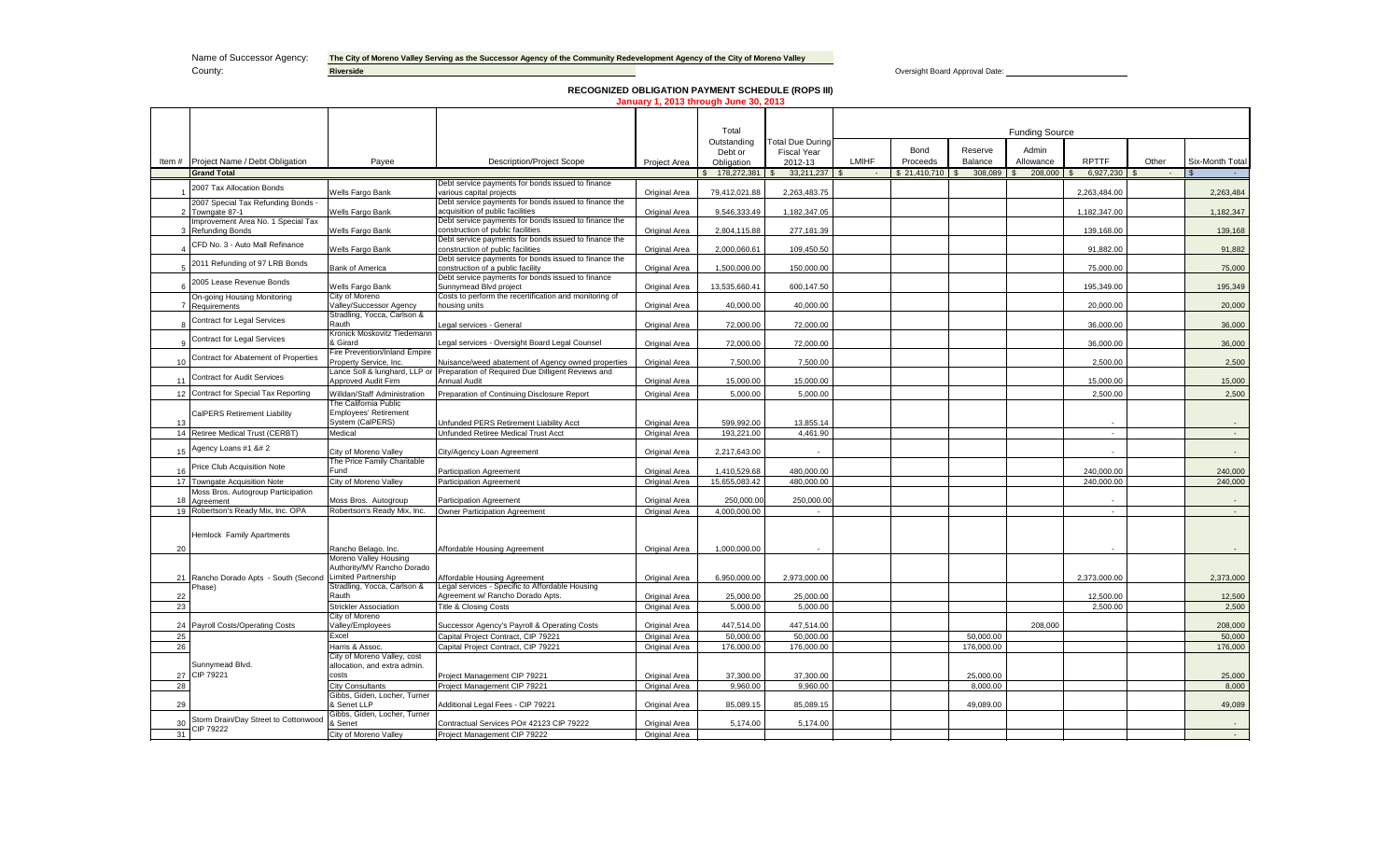Name of Successor Agency: The City of Moreno Valley Serving as the Successor Agency of the Community Redevelopment Agency of the City of Moreno Valley

**County: Riverside Riverside Riverside Riverside Riverside County: All and Approval Date: County:** Oversight Board Approval Date: <u>All and Approval Date:</u> **Riverside Riverside Riverside Riverside Riversid** 

# **RECOGNIZED OBLIGATION PAYMENT SCHEDULE (ROPS III) January 1, 2013 through June 30, 2013**

|          |                                                               |                                                  |                                                                                            |                                | Total                         |                              | <b>Funding Source</b> |                              |            |           |              |       |                  |  |  |
|----------|---------------------------------------------------------------|--------------------------------------------------|--------------------------------------------------------------------------------------------|--------------------------------|-------------------------------|------------------------------|-----------------------|------------------------------|------------|-----------|--------------|-------|------------------|--|--|
|          |                                                               |                                                  |                                                                                            |                                | Outstanding                   | <b>Total Due During</b>      |                       |                              |            |           |              |       |                  |  |  |
|          |                                                               |                                                  |                                                                                            |                                | Debt or                       | <b>Fiscal Year</b>           |                       | Bond                         | Reserve    | Admin     |              |       |                  |  |  |
|          | Item # Project Name / Debt Obligation                         | Pavee                                            | <b>Description/Project Scope</b>                                                           | Project Area                   | Obligation                    | 2012-13                      | LMIHF                 | Proceeds                     | Balance    | Allowance | <b>RPTTF</b> | Other | Six-Month Total  |  |  |
|          | <b>Grand Total</b>                                            |                                                  |                                                                                            |                                | $$178,272,381$ \\$            | $33,211,237$ \$              |                       |                              | 308,089 \$ | 208,000   | 6,927,230    |       |                  |  |  |
| 32       |                                                               | <b>DMC Design</b>                                | Contractual Services PO#40920 CIP 79724                                                    | Original Area                  | 5,880.84                      | 5,880.84                     |                       |                              |            |           |              |       |                  |  |  |
| 33       | Day Street/Alessandro Blvd to                                 | AEI-CASC<br>Group Delta                          | Contractual Services PO#35423 CIP 79724<br>Contractual Services PO#39328 CIP 79724         | Original Area                  | 8,775.83                      | 8,775.83                     |                       |                              |            |           |              |       |                  |  |  |
| 34<br>35 | Cottonwood                                                    | <b>KDM Meridian</b>                              | Contractual Services PO#41865 CIP 79724                                                    | Original Area<br>Original Area | 7,359.00<br>3,992.50          | 7,359.00<br>3.992.50         |                       |                              |            |           |              |       | $\sim$<br>$\sim$ |  |  |
| 36       | CIP 79724                                                     | STI Inc.                                         | Contractual Services PO#41859 CIP 79724                                                    | Original Area                  | 73.322.22                     | 73.322.22                    |                       |                              |            |           |              |       | $\mathcal{L}$    |  |  |
| 37       |                                                               | City of Moreno Valley                            | Project Management CIP 79724                                                               | Original Area                  | 20,395.33                     | 20.395.33                    |                       |                              |            |           |              |       | $\sim$           |  |  |
| 38       |                                                               | VA Consulting                                    | Capital Project Contract, CIP 79725                                                        | Original Area                  | 11.093.00                     | 11.093.00                    |                       |                              |            |           |              |       | $\sim$           |  |  |
| 39       |                                                               | City of Moreno Valley                            | Project Management CIP 79725                                                               | Original Area                  | 12.000.00                     | 12.000.00                    |                       |                              |            |           |              |       | $\mathcal{L}$    |  |  |
| 40       | uto Mall Street Upgrades<br>CIP 79725                         | United Inspection (Geotech)                      | Capital Project Contract, CIP 79725                                                        | Original Area                  | 2,294.00                      | 2,294.00                     |                       |                              |            |           |              |       | $\sim$           |  |  |
| 41       |                                                               | VA Consulting Inc. (Survey)                      | Capital Project Contract, CIP 79725                                                        | Original Area                  | 782.00                        | 782.00                       |                       |                              |            |           |              |       | $\sim 10^{-1}$   |  |  |
| 42       |                                                               | SME&C (Contractor)                               | Capital Project Contract, CIP 79725                                                        | Original Area                  | 195,721.00                    | 195,721.00                   |                       |                              |            |           |              |       | $\sim$           |  |  |
| 43       | ndian Basin, Appurtenant                                      | Engineering                                      | Contractual Services PO#35828 CIP 79726                                                    | Original Area                  | 88,528.00                     | 88,528.00                    |                       | 38,528.00                    |            |           |              |       | 38,528           |  |  |
| 44       | <b>IP 79726</b>                                               | allocation, and minor                            |                                                                                            |                                |                               |                              |                       |                              |            |           |              |       |                  |  |  |
| 45       |                                                               | expenses<br><b>AEI-CASC Engineering</b>          | Project Management CIP 79726<br>Capital Project Contract, CIP 79727                        | Original Area<br>Original Area | 38,000.00<br>49.532.11        | 38,000.00<br>49.532.11       |                       | 18,000.00<br>25,000.00       |            |           |              |       | 18,000<br>25,000 |  |  |
|          |                                                               |                                                  |                                                                                            |                                |                               |                              |                       |                              |            |           |              |       |                  |  |  |
| 46       |                                                               | allocation, and minor<br>expenses                | Project Management CIP 79727                                                               | Original Area                  | 73.000.00                     | 73.000.00                    |                       | 63,000.00                    |            |           |              |       | 63,000           |  |  |
| 47       | onwood Ave-Day St/Barclay Dr                                  | Contractor                                       | Capital Project Contract, CIP 79727                                                        | Original Area                  | 500,000.00                    | 500.000.00                   |                       | 500.000.00                   |            |           |              |       | 500,000          |  |  |
| 48       | CIP 79727                                                     | <b>Survey Consultant</b>                         | Project Management CIP 79727                                                               | Original Area                  | 50.000.00                     | 50.000.00                    |                       | 50.000.00                    |            |           |              |       | 50,000           |  |  |
| 49       |                                                               | Geotechnical Consultant                          | Capital Project Contract, CIP 79727                                                        | Original Area                  | 50,000.00                     | 50,000.00                    |                       | 50,000.00                    |            |           |              |       | 50,000           |  |  |
| 50       |                                                               | Southern California Edison                       | Project Management CIP 79727                                                               | Original Area                  | 50.000.00                     | 50.000.00                    |                       | 50.000.00                    |            |           |              |       | 50,000           |  |  |
| 51       |                                                               | Singer & Coffin, APC<br>Legal services CIP 79718 |                                                                                            | Original Area                  | 2,310.00                      | 2,310.00                     |                       |                              |            |           |              |       | $\sim$           |  |  |
| 52       |                                                               | City of Moreno Valley                            | Project Management and associated costs CIP 79718                                          | Original Area                  | 160,000.00                    | 160,000.00                   |                       | 100,000.00                   |            |           |              |       | 100,000          |  |  |
| 53       |                                                               | <b>Staff Consultants</b>                         | Project Management CIP 79718                                                               | Original Area                  | 36,000.00                     | 36,000.00                    |                       | 6,000.00                     |            |           |              |       | 6,000            |  |  |
| 54       |                                                               | Moreno Valley Utility                            | Lighting CIP 79718                                                                         | Original Area                  | 80.000.00                     | 80.000.00                    |                       | 80.000.00                    |            |           |              |       | 80,000           |  |  |
| 55       |                                                               | Caltrans                                         | State-furnished materials CIP 79718                                                        | Original Area                  | 50.000.00                     | 50.000.00                    |                       | 50.000.00                    |            |           |              |       | 50,000           |  |  |
|          | 56                                                            | Caltrans                                         | State source inspection fees CIP 79718                                                     | Original Area                  | 50.000.00                     | 50.000.00                    |                       | 50.000.00                    |            |           |              |       | 50,000           |  |  |
| 57       |                                                               | CHP                                              | Construction zone enforcement (COZEEP) CIP 79718                                           | Original Area                  | 30.000.00                     | 12.000.00                    |                       | 12.000.00                    |            |           |              |       | 12.000           |  |  |
| 58       |                                                               |                                                  |                                                                                            |                                | 222,571.00                    | 222,571.00                   |                       | -66,000.00                   |            |           |              |       |                  |  |  |
| 59       |                                                               | Parsons Transportation                           | Design-related costs CIP 79718                                                             | Original Area                  | 70,000,00                     | 70,000.00                    |                       | 56.182.00                    |            |           |              |       | 56.182           |  |  |
| 60       | Jason/SR-60 Bridge                                            | Parsons Transportation                           | Construction Support - CIP 79718                                                           | <b>Original Area</b>           | 169,000.00                    | 70,000.00                    |                       | 70,000.00                    |            |           |              |       | 70,000           |  |  |
| 61       | <b>IP 79718</b>                                               | Parsons Transportation                           | Landscaping Design - CIP 79718                                                             | <b>Original Area</b>           | 120,000.00                    | 100,000.00                   |                       | 100,000.00                   |            |           |              |       | 100,000          |  |  |
| 62       |                                                               | Falcon Engineering<br>Contractor                 | Construction mgmt and Inspection Services CIP 79718                                        | Original Area                  | 1,947,220.00                  | 950,000.00                   |                       | 894,000.00                   |            |           |              |       | 894,000          |  |  |
| 63<br>64 |                                                               | Riverside Construction Co.                       | Capital Project Contract, CIP 79718                                                        | Original Area                  | 9,700,000.00<br>13,104,132.00 | 7,000,000.00<br>7,000,000.00 |                       | 7,000,000.00<br>6,000,000.00 |            |           |              |       | 6,000,000        |  |  |
| 65       |                                                               | Survey Consultant                                |                                                                                            |                                | 445,000.00                    | 60,000.00                    |                       | $-60,000.00$                 |            |           |              |       |                  |  |  |
| 66       |                                                               | Psomas                                           | Capital Project Contract, CIP 79718                                                        | Original Area                  | 159,950.00                    | 85,000.00                    |                       | 75,000.00                    |            |           |              |       | 75,000           |  |  |
| 67       |                                                               | Geotechnical Consultant-                         |                                                                                            |                                | 470.000.00                    | 90.000.00                    |                       | 90.000.00                    |            |           |              |       |                  |  |  |
| 68       |                                                               | eighton Consulting, Inc.                         | Capital Project Contract, CIP 79718                                                        | Original Area                  | 197,201.00                    | 90.000.00                    |                       | 80.000.00                    |            |           |              |       | 80,000           |  |  |
| 69       |                                                               | SCE                                              | Utility relocation CIP 79718                                                               | Original Area                  | 20,000.00                     | 20,000.00                    |                       | 20.000.00                    |            |           |              |       | 20,000           |  |  |
| 70       |                                                               | EMWD                                             | Permits/Fees, CIP 79718                                                                    | Original Area                  | 5.000.00                      | 5.000.00                     |                       | 5.000.00                     |            |           |              |       | 5.000            |  |  |
| 71       |                                                               | RCFC&WCD                                         | Permits/Fees, CIP 79718                                                                    | Original Area                  | 5.000.00                      | 5,000.00                     |                       | 5.000.00                     |            |           |              |       | 5,000            |  |  |
| 72       |                                                               | City of Moreno Valley                            | Project Management and associated costs CIP 79731                                          | Original Area                  | 160,000.00                    | 160,000.00                   |                       | 100,000.00                   |            |           |              |       | 100,000          |  |  |
| 73       |                                                               | City of Moreno Valley                            | City-furnished equipment - CIP 79731                                                       | Original Area                  | 10.000.00                     | 10.000.00                    |                       | 10.000.00                    |            |           |              |       | 10,000           |  |  |
| 74       |                                                               | City of Moreno Valley                            | Project Management and associated costs CIP 79731                                          | Original Area                  | 6,000.00                      | 6,000.00                     |                       | 6,000.00                     |            |           |              |       | 6,000            |  |  |
| 75       |                                                               |                                                  |                                                                                            |                                | 41.331.00                     | 41.331.00                    |                       |                              |            |           |              |       |                  |  |  |
| 76       |                                                               | Parsons Transportation                           | Design-related costs CIP 79731                                                             | Original Area                  | 70,000.00                     | 70,000.00                    |                       | 70,000.00                    |            |           |              |       | 70,000           |  |  |
| 77       |                                                               | Parsons Transportation                           | Construction support CIP 79731                                                             | Original Area                  | 130,000.00                    | 130,000.00                   |                       | 54,000.00                    |            |           |              |       | 54,000           |  |  |
| 78       |                                                               | <b>Falcon Engineering</b>                        | Constructability review CIP 79731                                                          | Original Area                  | 11,885.00                     | 11.885.00                    |                       |                              |            |           |              |       | - 1              |  |  |
| 79       |                                                               | <b>Falcon Engineering</b>                        | Construction mgmt and Inspection Services CIP 79731                                        | Original Area                  | 797.821.56                    | 600.000.00                   |                       | 600.000.00                   |            |           |              |       | 600.000          |  |  |
| 80       | So. Calif. Edison<br>Caltrans<br>Moreno Beach Ramps - Phase 1 |                                                  | Utility Relocation CIP 79731                                                               | Original Area                  | 10.000.00                     | 10.000.00                    |                       | 10.000.00                    |            |           |              |       | 10,000           |  |  |
| 81       |                                                               |                                                  | State-furnished materials CIP 79731                                                        | Original Area                  | 2.000.00                      | 2.000.00                     |                       | 2.000.00                     |            |           |              |       | 2,000            |  |  |
|          | 82 CIP 79731                                                  | Caltrans                                         |                                                                                            |                                |                               |                              |                       |                              |            |           |              |       |                  |  |  |
|          | 83<br>alcon Engineering                                       |                                                  | State source inspection fees CIP 79731<br>CHP - construction zone enforcement (COZEEP) CIP | Original Area                  | 50,000.00                     | 50,000.00                    |                       | 50,000.00                    |            |           |              |       | 50,000           |  |  |
| 84       |                                                               | CHP                                              | 79731                                                                                      | Original Area                  | 30.000.00                     | 30.000.00                    |                       | 30.000.00                    |            |           |              |       | 30,000           |  |  |
| 85       |                                                               | Powell Constructors, Inc.                        | Construction Contract CIP 79731                                                            | Original Area                  | 6,693,170.00                  | 4,500,000.00                 |                       | 4,500,000.00                 |            |           |              |       | 4.500.000        |  |  |
| 86       |                                                               | Survey Consultant                                |                                                                                            |                                | 98.000.00                     | 54.000.00                    |                       | 54.000.00                    |            |           |              |       |                  |  |  |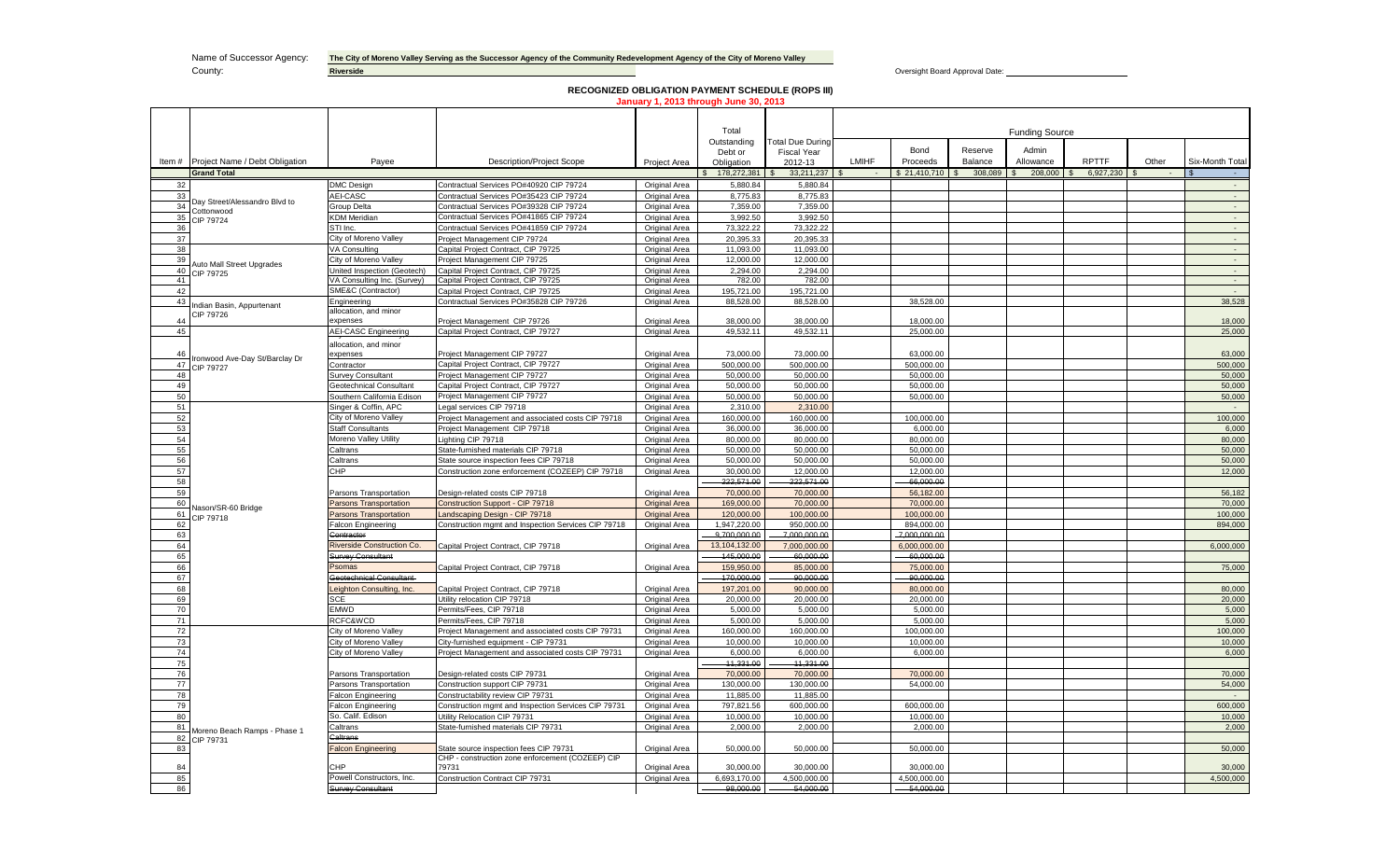|        | Name of Successor Agency:<br>County: | <b>Riverside</b>           | The City of Moreno Valley Serving as the Successor Agency of the Community Redevelopment Agency of the City of Moreno Valley |                      |                                       | Oversight Board Approval Date:  |              |              |                 |                       |                |        |                  |  |  |  |
|--------|--------------------------------------|----------------------------|------------------------------------------------------------------------------------------------------------------------------|----------------------|---------------------------------------|---------------------------------|--------------|--------------|-----------------|-----------------------|----------------|--------|------------------|--|--|--|
|        |                                      |                            | <b>RECOGNIZED OBLIGATION PAYMENT SCHEDULE (ROPS III)</b>                                                                     |                      | January 1, 2013 through June 30, 2013 |                                 |              |              |                 |                       |                |        |                  |  |  |  |
|        |                                      |                            |                                                                                                                              |                      | Total                                 |                                 |              |              |                 | <b>Funding Source</b> |                |        |                  |  |  |  |
|        |                                      |                            |                                                                                                                              |                      | Outstanding<br>Debt or                | Total Due During<br>Fiscal Year |              | Bond         | Reserve         | Admin                 |                |        |                  |  |  |  |
| Item # | Project Name / Debt Obligation       | Payee                      | <b>Description/Project Scope</b>                                                                                             | Project Area         | Obligation                            | 2012-13                         | <b>LMIHF</b> | Proceeds     | Balance         | Allowance             | <b>RPTTF</b>   | Other  | Six-Month Total  |  |  |  |
|        | <b>Grand Total</b>                   |                            |                                                                                                                              |                      | 178,272,381                           | $33,211,237$ \$                 |              | \$21,410,710 | 308,089<br>- 35 | 208,000 \$            | $6,927,230$ \$ | $\sim$ | $\sim$ 100 $\mu$ |  |  |  |
| 87     |                                      | <b>Coory Engineering</b>   | Capital Project Contract CIP 79731                                                                                           | Original Area        | 100,805.00                            | 80,000.00                       |              | 70,000.00    |                 |                       |                |        | 70,000           |  |  |  |
| 88     |                                      | Geotechnical Consultant-   |                                                                                                                              |                      | 88,000.00                             | 84,000.00                       |              | 84,000.00    |                 |                       |                |        |                  |  |  |  |
| 89     |                                      | Ninyo & Moore Geotechnical | Capital Project Contract CIP 79731                                                                                           | Original Area        | 109,110.00                            | 84,000.00                       |              | 74,000.00    |                 |                       |                |        | 74,000           |  |  |  |
| 90     |                                      | RCFC&WCD                   | Permits/Fees, CIP 79731                                                                                                      | Original Area        | 5,000.00                              | 5,000.00                        |              | 5,000.00     |                 |                       |                |        | 5,000            |  |  |  |
| 91     |                                      | <b>EMWD</b>                | Permits/Fees, CIP 79731                                                                                                      | Original Area        | 31,000.00                             | 31,000.00                       |              | 31,000.00    |                 |                       |                |        | 31,000           |  |  |  |
| 92     |                                      | Cal Fire Communications    | Comtronix Communications CIP 79729                                                                                           | <b>Original Area</b> | 8,000.00                              | 8,000.00                        |              | 8,000.00     |                 |                       |                |        | 8,000            |  |  |  |
|        | 93 Morrison Park Fire Station        | RCB & Sons, Inc.           | Landscaping and pump enclosure CIP 79729                                                                                     | <b>Original Area</b> | 9,000.00                              | 9,000.00                        |              | 9,000.00     |                 |                       |                |        | 9,000            |  |  |  |
|        | 94 CIP 79729                         | <b>Staff Consultants</b>   | Project Management and associated costs CIP 79729                                                                            | <b>Original Area</b> | 15,000.00                             | 15,000.00                       |              | 15,000.00    |                 |                       |                |        | 15,000           |  |  |  |
| 95     |                                      | City of Moreno Valley      | Project Management CIP 79729                                                                                                 | <b>Original Area</b> | 15,000.00                             | 15,000.00                       |              | 15,000.00    |                 |                       |                |        | 15,000           |  |  |  |
| 96     |                                      |                            |                                                                                                                              |                      |                                       |                                 |              |              |                 |                       |                |        |                  |  |  |  |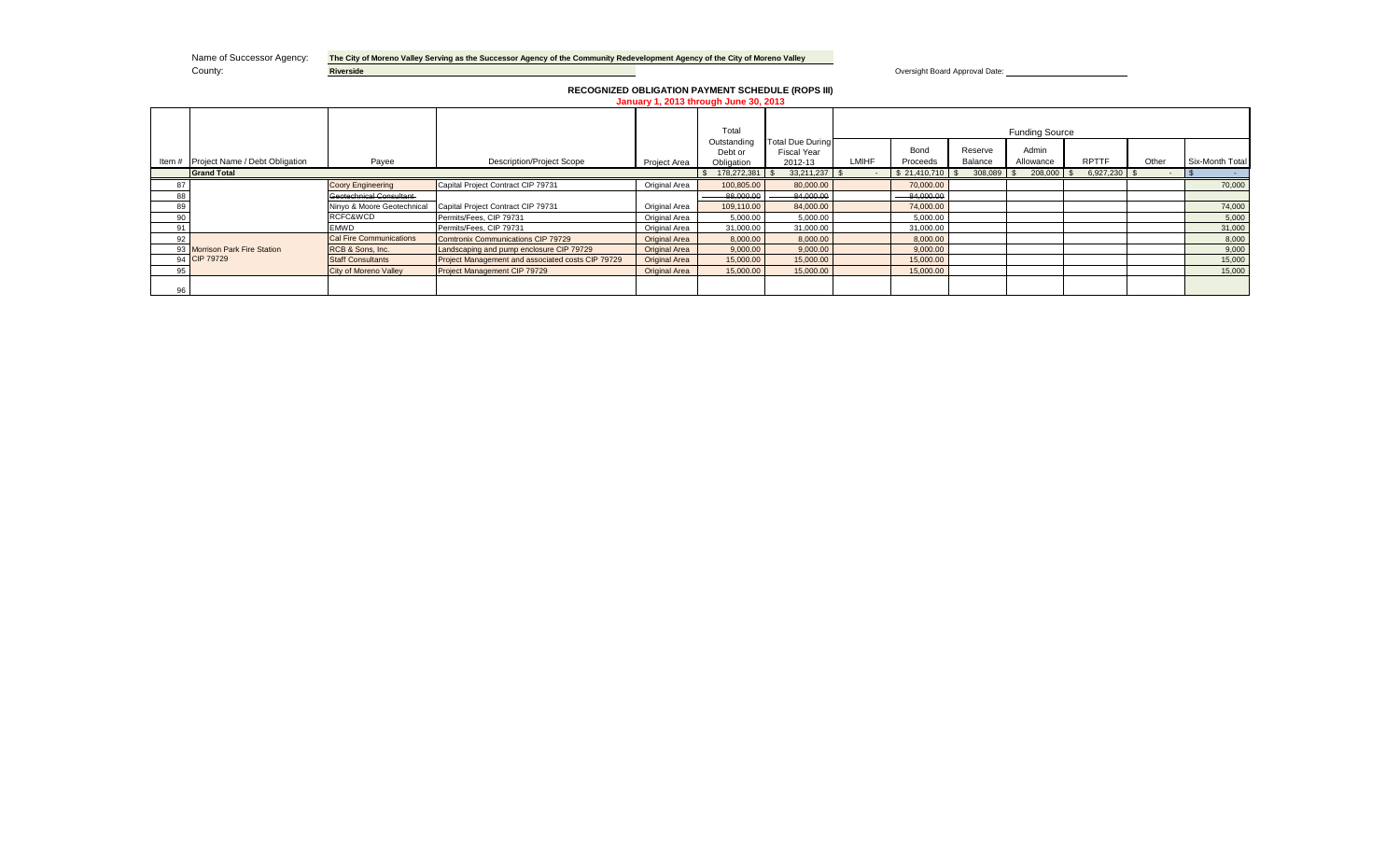Name of Successor Agency: **The City of Moreno Valley Serving as the Successor Agency of the Community Redevelopment Agency of the City of Moreno Valley Riverside** 

> **RECOGNIZED OBLIGATION PAYMENT SCHEDULE (ROPS III) -- Notes (Optional) January 1, 2013 through June 30, 2013**

|    | <b>Item #   Notes/Comments</b>                                                                         |                                               |                    |                                                                                                                   |  |
|----|--------------------------------------------------------------------------------------------------------|-----------------------------------------------|--------------------|-------------------------------------------------------------------------------------------------------------------|--|
| 25 |                                                                                                        | Excel                                         |                    |                                                                                                                   |  |
|    | Sunnymead Blvd.<br>26 CIP 79221                                                                        | Harris & Assoc.                               | Pending Litigation |                                                                                                                   |  |
| 29 |                                                                                                        | Gibbs, Giden, Locher,<br>Turner & Senet LLP   |                    |                                                                                                                   |  |
| 19 | Storm Drain/Day Street to Cottonwood Gibbs, Giden, Locher,<br>CIP 79222 (old 77922) Turner & Senet LLP |                                               | Pending Litigation |                                                                                                                   |  |
|    |                                                                                                        |                                               |                    |                                                                                                                   |  |
| 55 |                                                                                                        |                                               |                    |                                                                                                                   |  |
| 56 | Nason/SR-60 Bridge                                                                                     | Contract/Agreement<br><b>Termination Date</b> |                    | Note 1: Agreement terminates upon completion of work or upon 30 days' notice.                                     |  |
| 57 |                                                                                                        |                                               |                    |                                                                                                                   |  |
| 91 |                                                                                                        |                                               |                    |                                                                                                                   |  |
| 92 | Moreno Beach Ramps - Phase 1                                                                           | Contract/Agreement<br><b>Termination Date</b> |                    | Note 2: Contract terminates upon completion of obligation or upon amendment to agreement, whichever occurs first. |  |
| 93 |                                                                                                        |                                               |                    |                                                                                                                   |  |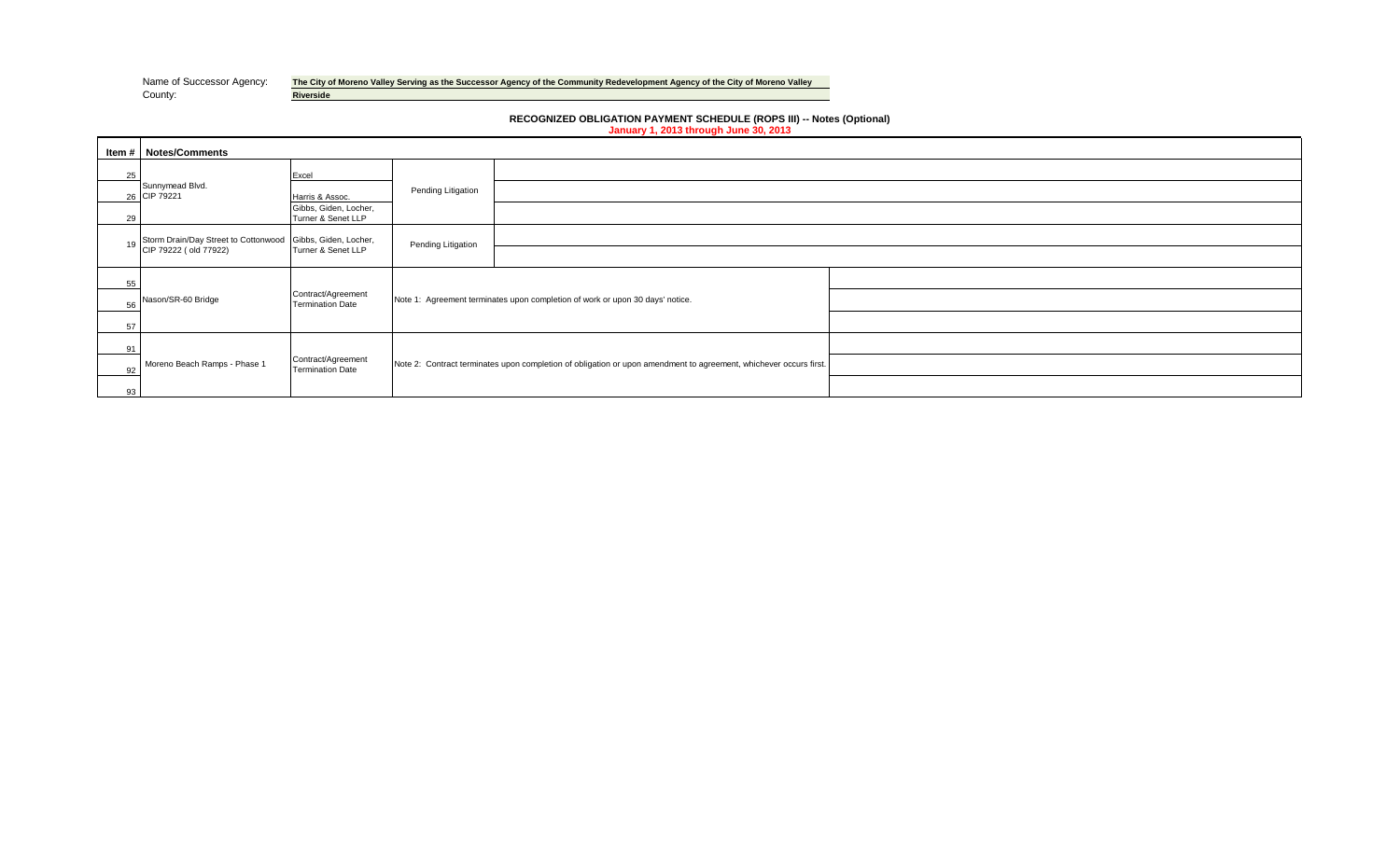Page 1 of

Page/Form

Page 1 of

Page 1 of

#### **Pursuant to Health and Safety Code section 34186 (a) PRIOR PERIOD ESTIMATED OBLIGATIONS vs. ACTUAL PAYMENTS RECOGNIZED OBLIGATION PAYMENT SCHEDULE (ROPS I) January 1, 2012 through June 30, 2012**

Line Project Name / Debt Obligation | Payee | Description/Project Scope | Project Area | Estimate | Actual | Estimate | Actual | Estimate | Actual | Estimate | Actual | Estimate | Actual | Estimate | Actual | Estimate | Es ROPS I \$ - \$ - \$ 7,067,970 \$ 3,556,627 \$ 394,296 \$ 115,033 \$ 307,665 \$ 117,648 \$ 12,229,290 11,966,792 \$ 9,026,101 \$ 9,026,101 Page 1 of 8 1) 2007 Tax Allocation Bonds Wells Fargo Bank Debt service payments for bonds issued to finance various capital projects Original Area 2,268,783.76 2,268,783.76 2007 Special Tax Refunding Bonds<br>Towngate 87-1 Wells Fargo Bank Debt service payments for bonds issued to finance the acquisition of public facilities **Original Area** 1,175,145.00 1,175,145.00 1,175,145.00 1,175,145.00 Improvement Area No. 1 Special Tax Refunding Bonds Wells Fargo Bank Debt service payments for bonds issued to finance the construction of public facilities  $\begin{vmatrix} 274,445.00 \end{vmatrix}$  274,445.00 274,445.00 Page 1 of 8 4) CFD No. 3 - Auto Mall Refinance Wells Fargo Bank Debt service payments for bonds issued to finance the construction of public facilities **original Area 20,292.00** 29,292.00 29,292.00 29,292.00 29,292.00 29,292.00 29,292.00 29,292.00 29,292.00 29,292.00 29,292.00 29,292.00 29,292.00 29,292.00 29,292.00 29,292.00 Page 1 of 8 5) 2005 Lease Revenue Bonds Wells Fargo Bank Debt service payments for bonds issued to inance Sunnymead Blvd project | Original Area | China | China | China | China | China | S99,597.50 599,597.50 599,597.50 599,597.50 Page 1 of 8 6) 2011 Refunding of 97 LRB Bonds Bank of America Debt service payments for bonds issued t inance the construction of a public facility original Area 2000 150,000.00 150,000.00 150,000.00 150,000.00 150,000.00 150,000.00 150,000 150,000 150,000 150,000 150,000 150,000 150,000 150,000 150,000 150,000 150,000 150, On-going Housing Monitoring Requirements City of Moreno Valley/Successor Agency Costs to perform the recertification and monitoring of housing units Original Area 20,000.00 - Page 1 of 8 8) Contract for Legal Services Stradling, Yocca, Carlson<br>& Rauth & Rauth Legal services - General Original Area 106,678.00 50,648.20 Page 1 of 8 9) Contract for Legal Services Kronick Moskovitz **Tiedemann & Girard**<br>**Inland Empire Property** Legal services - Oversight Board Legal<br>Counsel Counsel Original Area 12,500.00 13,063.50 Page 1 of 8 10) Contract for Abatement of Properties Service, Inc. Nuisance/weed abatement of Agency owned properties Original Area 7,090.00 - Page 1 of 8 11) Contract for Audit Services Lance Soll & lunghard, LLP Preparation of Financial Statements/RDA<br>Closing Statement Closing Statement Original Area 10,000.00 8,000.00 Page 1 of 8 12) Contract for Special Tax Reporting Willdan/Staff Administration Preparation of Continuing Disclosure Report Original Area 2,000.00 2,500.00 Page 1 of 8 13) CalPERS Retirement Liability The California Public Employees' Retirement System (CalPERS) Unfunded PERS Retirement Liability Acct Original Area 5,371.00 5,371.00 Page 1 of 8 14) Retiree Medical Trust (CERBT)<br>Page 1 of 8 15) Agency Loans #1 &# 2 California Employers' Retiree Medical Trust(CERBT)/CalPERS Unfunded Retiree Medical Trust Acct Original Area 1,730.00 1,730.00 1,730.00 1,730.00 1,730.00 1,730.00 1,730.00 1,730.00 1,730.00 1,730.00 1,730.00 1,730.00 1,730.00 1,730.00 1,730.00 1,730.00 1,730.0 Page 1 of 8 15) Agency Loans #1 &# 2 City of Moreno Valley City/Agency Loan Agreement Original Area - - Page 1 of 8 17) Price Club Acquisition Note<br>Page 1 of 8 18) Towngate Acquisition Note The Price Family The Fuite Fund The Participation Agreement Charitable Fund<br>City of Moreno Valley Participation Agreement City Original Area 240,000.00 265,806.00<br>550.000.00 552.160.00 Page 1 of 8 18) Towngate Acquisition Note City of Moreno Valley Participation Agreement Original Area 550,000.00 552,160.00 Page 1 of 8 20 Moss Bros. Autogroup Participation<br>Agreement Moss Bros. Autogroup Participation Agreement Portugal Area 232,041.00 232,041.00 Page 1 of 8 21) Robertson's Ready Mix, Inc. OPA Robertson's Ready Mix, Inc. Owner Participation Agreement Original Area - - - - - - - - - - - - - -Page 2 of 8 21) Hemlock Family Apartments Rancho Belago, Inc. Affordable Housing Agreement | Original Area | - - | - - | - - | - - | - - | - - | - - | - - | - - | - - | - - | - - | - - | - - | - - | - - | - - | - - | - - | Page 2 of 8 22) Oakwood Apartments One Moreno Valley 240<br>U. B L.P. Affordable Housing Agreement Original Area 750,000.00 750,000.00 Page 2 of 8 23) Moreno Valley Housing Authority (MVHA) Affordable Housing Agreement \$2,400,000 is encumbered to be paid in 2013-2014 per Affordable Housing Agreement. Original Area 2,500,000.00 2,400,000.00 Page 2 of 8 24)<br>Page 2 of 8 25 Stradling, Yocca, Carlson<br>& Rauth & Rauth Legal services - Specific to AHA Original Area 30,000 - 2014 - 2014 10:00 - 2014 10:00 - 2014 10:00 - 2014 10:00 - 2014 10:00 - 2014 10:00 - 2014 10:00 - 2014 10:00 - 2014 10:00 - 2014 10:00 - 2014 10:00 - 2014 10: **Grand Total** LMIHF Bond Proceeds Reserve Balance Rancho Dorado Apts - South Admin Allowance **National REPTTF RPTTF Cther** Project Area

Page 2 of 8 25) Strickler Association Title & Closing Costs (Priginal Area 5,000.00 550.00 550.00 550.00 550.00 550.00 550.00 550.00 550.00 550.00 550.00 550.00 550.00 550.00 550.00 550.00 550.00 550.00 550.00 550.00 550.0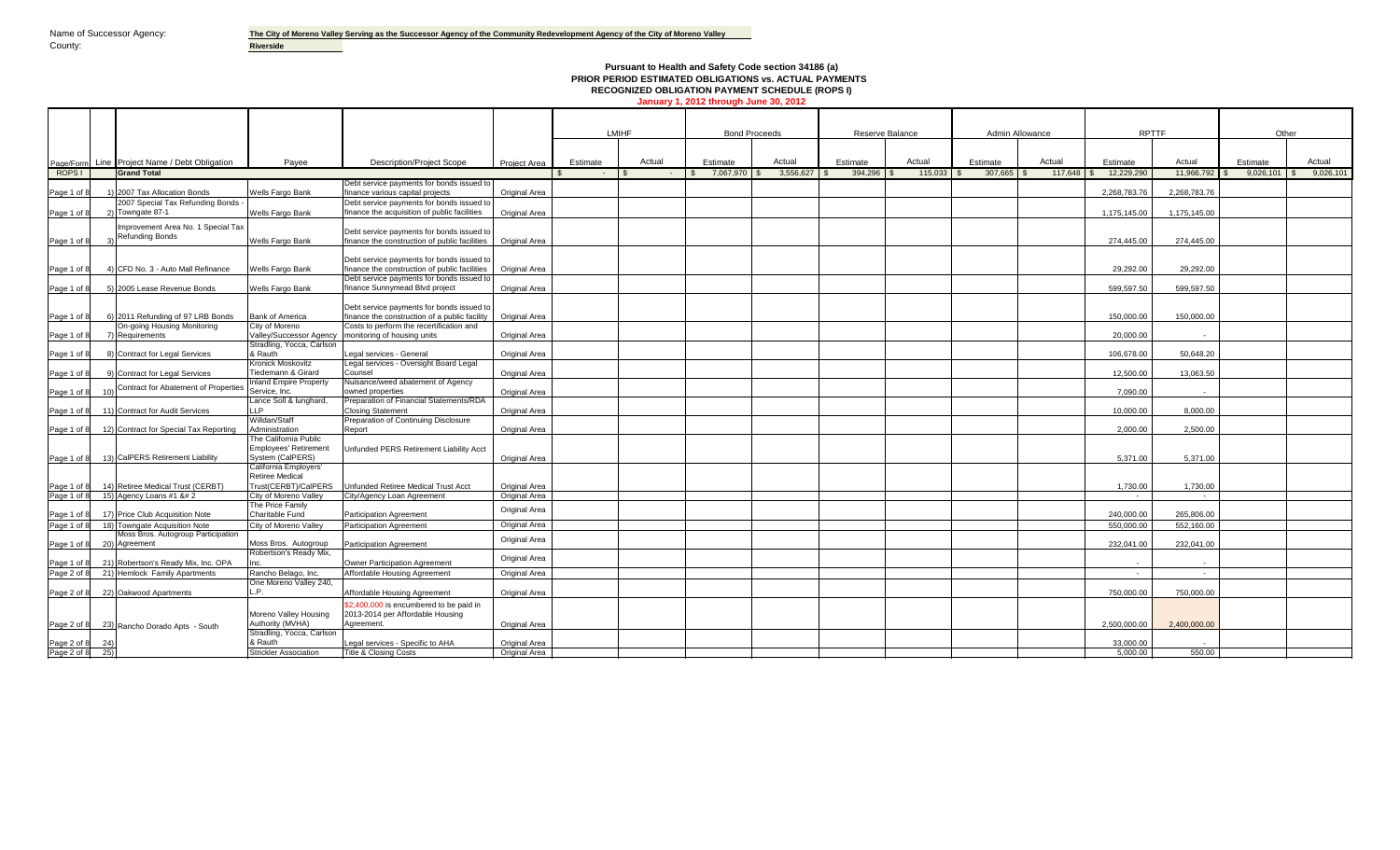# **Pursuant to Health and Safety Code section 34186 (a) PRIOR PERIOD ESTIMATED OBLIGATIONS vs. ACTUAL PAYMENTS RECOGNIZED OBLIGATION PAYMENT SCHEDULE (ROPS I) January 1, 2012 through June 30, 2012**

|                                       |                                                        |                                                        |                                                                         |                                       |          | LMIHF  | <b>Bond Proceeds</b> |                | Reserve Balance |              | Admin Allowance |              | <b>RPTTF</b> |            |                       | Other     |
|---------------------------------------|--------------------------------------------------------|--------------------------------------------------------|-------------------------------------------------------------------------|---------------------------------------|----------|--------|----------------------|----------------|-----------------|--------------|-----------------|--------------|--------------|------------|-----------------------|-----------|
|                                       |                                                        |                                                        |                                                                         |                                       |          |        |                      |                |                 |              |                 |              |              |            |                       |           |
|                                       |                                                        |                                                        |                                                                         |                                       |          |        |                      |                |                 |              |                 |              |              |            |                       |           |
|                                       | Page/Form Line Project Name / Debt Obligation          | Pavee                                                  | <b>Description/Project Scope</b>                                        | <b>Project Area</b>                   | Estimate | Actual | Estimate             | Actual         | Estimate        | Actual       | Estimate        | Actual       | Estimate     | Actual     | Estimate              | Actual    |
| ROPS I                                | <b>Grand Total</b>                                     |                                                        |                                                                         |                                       |          |        | 7,067,970 \$<br>- \$ | $3,556,627$ \$ | $394,296$ \$    | $115,033$ \$ | $307,665$ \$    | $117,648$ \$ | 12,229,290   | 11,966,792 | $9,026,101$ \$<br>IS. | 9,026,101 |
| Page 3 of 8                           | Day St/Eucalyptus                                      | KDM Meridian, Inc.                                     | Capital Project Contract, CIP 79230                                     | <b>Original Area</b>                  |          |        |                      |                | 3.000.00        |              |                 |              |              |            |                       |           |
|                                       | CIP 79230(old 80030)                                   | <b>Gas Tax Allocation</b><br>(Reauired)                |                                                                         |                                       |          |        |                      |                |                 |              |                 |              |              |            |                       |           |
| Page 3 of 8                           |                                                        | Gibbs, Giden, Locher,                                  | Capital Project Contract, CIP 79230                                     | <b>Original Area</b>                  |          |        |                      |                | 7.500.00        | 6.178        |                 |              |              |            |                       |           |
| Page 3 of                             |                                                        | Turner & Senet                                         | Capital Project Contract, CIP 79221                                     | Original Area                         |          |        |                      |                | 34.096.19       | 31.757       |                 |              |              |            |                       |           |
| Page 3 of 8<br>$\boldsymbol{\Lambda}$ |                                                        | Excel                                                  | Capital Project Contract, CIP 79221                                     | Original Area                         |          |        |                      |                | 50.000.00       | $\sim$       |                 |              |              |            |                       |           |
| Page 3 of 8                           | 5) Sunnymead Blvd.                                     | Harris & Assoc.                                        | Capital Project Contract, CIP 79221                                     | <b>Original Area</b>                  |          |        |                      |                | 176,000.00      | $\sim$       |                 |              |              |            |                       |           |
| Page 3 of 8                           | $6)$ CIP 79221 (old 80221)                             | City of Moreno Valley                                  | Project Management CIP 79221                                            | Original Area                         |          |        |                      |                | 18,000.00       | 30,973       |                 |              |              |            |                       |           |
| Page 3 of 8                           |                                                        | <b>City Consultants</b>                                | Project Management CIP 79221                                            | <b>Original Area</b>                  |          |        |                      |                | 6.000.00        | 7.395        |                 |              |              |            |                       |           |
| Page 3 of                             |                                                        | Gibbs, Giden, Locher,<br><b>Turner &amp; Senet LLP</b> | Additional Legal Fees - CIP 79221                                       | Original Area                         |          |        |                      |                | 74.700.00       | 10.911       |                 |              |              |            |                       |           |
| Page 3 of<br>9)                       |                                                        | <b>DMC Design</b>                                      | 79724                                                                   | Original Area                         |          |        | 14.790.84            | 8.910          |                 |              |                 |              |              |            |                       |           |
| Page 3 of 8<br>10)                    |                                                        | AEI-CASC                                               | 79724                                                                   | Original Area                         |          |        | 5.006.61             | $\sim$         |                 |              |                 |              |              |            |                       |           |
| Page 3 of<br>11)                      |                                                        | <b>AEI-CASC</b>                                        | 79724                                                                   | <b>Original Area</b>                  |          |        | 350.00               | $\sim$ $\sim$  |                 |              |                 |              |              |            |                       |           |
| Page 3 of<br>12)                      |                                                        | Group Delta                                            | 79724                                                                   | <b>Original Area</b>                  |          |        | 11.579.00            | 4.168          |                 |              |                 |              |              |            |                       |           |
| Page 3 of<br>13)                      |                                                        | <b>KDM</b> Meridian                                    | 79724                                                                   | Original Area                         |          |        | 13.145.00            | 9.152          |                 |              |                 |              |              |            |                       |           |
| Page 3 of 8                           | 14) Day Street/Alessandro Blvd                         | STI Inc.                                               | 79724                                                                   | Original Area                         |          |        | 240,760.71           | 169.779        |                 |              |                 |              |              |            |                       |           |
|                                       | CIP 79724 (old 91724)                                  |                                                        | Contractual Services PO#39743 CIP                                       |                                       |          |        |                      |                |                 |              |                 |              |              |            |                       |           |
| Page 3 of 8                           |                                                        | Vali Cooper & Assoc                                    | 79724<br>Contractual Services PO#42011 CIP                              | Original Area                         |          |        | 10.400.00            |                |                 |              |                 |              |              |            |                       |           |
| Page 3 of 8<br>16                     |                                                        | James & Bertha Patterson                               | 79724                                                                   | Original Area                         |          |        | 19.884.00            | 19.884         |                 |              |                 |              |              |            |                       |           |
|                                       |                                                        | Gibbs, Giden, Locher,                                  | Contractual Services PO#40924 CIP                                       |                                       |          |        |                      |                |                 |              |                 |              |              |            |                       |           |
| Page 3 of 8                           |                                                        | Turner & Senet                                         | 79724                                                                   | Original Area                         |          |        | 6,944.20             | 6.944          |                 |              |                 |              |              |            |                       |           |
| Page 3 of 8<br>18                     |                                                        | City of Moreno Valley                                  | Project Management CIP 79724                                            | Original Area                         |          |        | 35,363.80            | 48,492         |                 |              |                 |              |              |            |                       |           |
|                                       | Storm Drain/Day Street to                              | Gibbs, Giden, Locher,<br>Turner & Senet                | Contractual Services PO# 42123 CIP<br>79222                             |                                       |          |        |                      |                | 20,000.00       | 14,826       |                 |              |              |            |                       |           |
| Page 3 of 8<br>Page 3 of 8            | 19) Cottonwood<br>20) CIP 79222 (old 77922)            | City of Moreno Valley                                  | Project Management CIP 79222                                            | Original Area<br><b>Original Area</b> |          |        |                      |                | 5.000.00        | 12.993       |                 |              |              |            |                       |           |
| Page 4 of 8<br>21)                    |                                                        | VA Consulting                                          | Capital Project Contract, CIP 79725                                     | <b>Original Area</b>                  |          |        | 13,500.00            | 7.636          |                 |              |                 |              |              |            |                       |           |
| Page 4 of 8<br>22)                    |                                                        | City of Moreno Valley                                  | Project Management CIP 79725                                            | <b>Original Area</b>                  |          |        | 57,300.00            | 41.403         |                 |              |                 |              |              |            |                       |           |
| Page 4 of 8<br>23)                    |                                                        | VA Consulting Inc.                                     | Capital Project Contract, CIP 79725                                     | <b>Original Area</b>                  |          |        | 14,900.00            | 3,807          |                 |              |                 |              |              |            |                       |           |
|                                       |                                                        | United Inspection                                      |                                                                         |                                       |          |        |                      |                |                 |              |                 |              |              |            |                       |           |
| Page 4 of 8                           | 24) Auto Mall Street Upgrades<br>CIP 79725 (old 91725) | (Geotech)                                              | Capital Project Contract, CIP 79725                                     | Original Area                         |          |        | 4,725.00             | 2.431          |                 |              |                 |              |              |            |                       |           |
| Page 4 of 8<br>25                     |                                                        | VA Consulting Inc.<br>Survev)                          | Capital Proiect Contract. CIP 79725                                     | <b>Original Area</b>                  |          |        | 4.950.00             | 4.168          |                 |              |                 |              |              |            |                       |           |
| Page 4 of 8<br>26)                    |                                                        | ME&C (Contractor)                                      | Capital Project Contract, CIP 79725                                     | Original Area                         |          |        | 496,641.72           | 300,920        |                 |              |                 |              |              |            |                       |           |
|                                       |                                                        | <b>Gas Tax Allocation</b>                              |                                                                         |                                       |          |        |                      |                |                 |              |                 |              |              |            |                       |           |
| Page 4 of<br>27                       |                                                        | (Reauired)                                             | Capital Project Contract, CIP 79725                                     | <b>Original Area</b>                  |          |        | 19,000.00            | 10,795         |                 |              |                 |              |              |            |                       |           |
| Page 4 of 8<br>28)                    |                                                        | Lim & Nascimento<br><b>Engineering</b>                 | Contractual Services PO#35828 CIP<br>79726                              | Original Area                         |          |        | 62.521.73            | 38.736         |                 |              |                 |              |              |            |                       |           |
| Page 4 of 8<br>29)                    |                                                        | Ninyo & Moore Geotech                                  | 79726                                                                   | Original Area                         |          |        | 3.194.50             | $\sim$         |                 |              |                 |              |              |            |                       |           |
|                                       |                                                        |                                                        | Contractual Services PO#40163 CIP                                       |                                       |          |        |                      |                |                 |              |                 |              |              |            |                       |           |
| Page 4 of 8                           | Indian Basin, Appurtenant                              | Guida Surveying                                        | 79726                                                                   | <b>Original Area</b>                  |          |        | 906.00               | 12.926         |                 |              |                 |              |              |            |                       |           |
| 31)<br>Page 4 of 8                    | CIP 79726 (old 91726)                                  | City of Moreno Valley                                  | Project Management CIP 79726                                            | <b>Original Area</b>                  |          |        | 20.000.00            | 17,752         |                 |              |                 |              |              |            |                       |           |
| 32<br>Page 4 of 8                     |                                                        | City Consultants                                       | Project Management CIP 79726                                            | Original Area                         |          |        | 1.000.00             | 113            |                 |              |                 |              |              |            |                       |           |
|                                       |                                                        |                                                        | Contractual Services PO#41587 CIP                                       |                                       |          |        |                      |                |                 |              |                 |              |              |            |                       |           |
| Page 4 of 8<br>33                     |                                                        | Hillcrest Contracting, Inc.                            | 79726<br>Federal Emergency Mgmt. Capital Projects Contract-CIP          | Original Area                         |          |        | 15,078.96            | 15,079         |                 |              |                 |              |              |            |                       |           |
| 34<br>Page 4 of                       |                                                        | Agency                                                 | Environmental Fees - CIP 79726                                          | Original Area                         |          |        | 3,000.00             |                |                 |              |                 |              |              |            |                       |           |
|                                       |                                                        |                                                        | Cost-sharing agreement Reconciliation                                   |                                       |          |        |                      |                |                 |              |                 |              |              |            |                       |           |
| Page 4 of 8<br>35)                    |                                                        | EMWD                                                   | CIP 79727                                                               | Original Area                         |          |        | 43,720.48            | 7.630          |                 |              |                 |              |              |            |                       |           |
| Page 4 of 8<br>36)                    |                                                        | <b>AEI-CASC Engineering</b>                            | Capital Project Contract, CIP 79727                                     | Original Area                         |          |        | 62.424.79            | 12.505         |                 |              |                 |              |              |            |                       |           |
| Page 4 of 8<br>37)                    | Ironwood Ave-Day St/Barclay Dr                         | City of Moreno Valley                                  | Project Management CIP 79727<br>Secure title reports for ROW dedication | Original Area                         |          |        | 30,000.00            | 14.819         |                 |              |                 |              |              |            |                       |           |
| Page 4 of 8<br>38                     | CIP 79727 (old 91727)                                  | City of Moreno Valley                                  | <b>CIP 79727</b>                                                        | Original Area                         |          |        | 1.500.00             | 2.200          |                 |              |                 |              |              |            |                       |           |
|                                       |                                                        | <b>Construction Contractor</b>                         |                                                                         |                                       |          |        |                      |                |                 |              |                 |              |              |            |                       |           |
|                                       |                                                        | Surveyor, Geo-tech                                     |                                                                         |                                       |          |        |                      |                |                 |              |                 |              |              |            |                       |           |
| Page 4 of 8<br>39)                    |                                                        | Consultant                                             | Capital Project Contract CIP 79727                                      | Original Area                         |          |        | 262.700.00           |                |                 |              |                 |              |              |            |                       |           |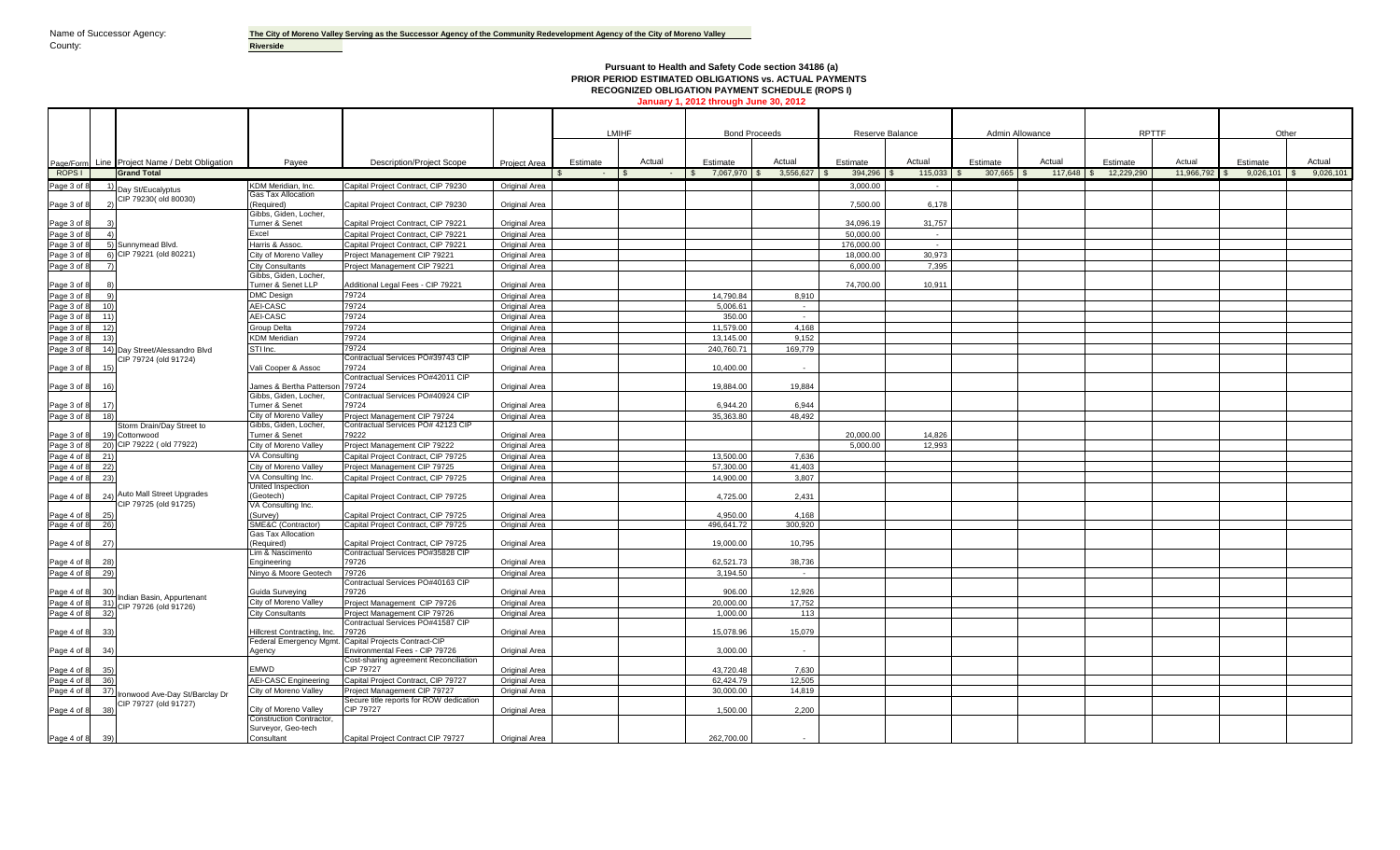# **Pursuant to Health and Safety Code section 34186 (a) PRIOR PERIOD ESTIMATED OBLIGATIONS vs. ACTUAL PAYMENTS RECOGNIZED OBLIGATION PAYMENT SCHEDULE (ROPS I) January 1, 2012 through June 30, 2012**

|                                             |                                                           |                                                    |                                                                        |                                       | LMIHF    |            | <b>Bond Proceeds</b>  |                  | Reserve Balance |              | Admin Allowance |              | <b>RPTTF</b> |            | Other        |                  |
|---------------------------------------------|-----------------------------------------------------------|----------------------------------------------------|------------------------------------------------------------------------|---------------------------------------|----------|------------|-----------------------|------------------|-----------------|--------------|-----------------|--------------|--------------|------------|--------------|------------------|
| Page/Form                                   | Line Project Name / Debt Obligation                       | Pavee                                              | <b>Description/Project Scope</b>                                       | Project Area                          | Estimate | Actual     | Estimate              | Actual           | Estimate        | Actual       | Estimate        | Actual       | Estimate     | Actual     | Estimate     | Actual           |
| ROPS I                                      | <b>Grand Total</b>                                        |                                                    |                                                                        |                                       |          | $\sim$ $-$ | 7,067,970<br>∣\$      | $3,556,627$ \$   | $394,296$ \$    | $115,033$ \$ | $307,665$ \$    | $117,648$ \$ | 12,229,290   | 11,966,792 | 9,026,101    | 9,026,101<br>IS. |
| Page 4 of 8<br>40                           |                                                           | Singer & Coffin, APC                               | Legal Services CIP 79728                                               | Original Area                         |          |            | 2.000.00              |                  |                 |              |                 |              |              |            |              |                  |
| Page 4 of 8<br>41)                          |                                                           | Parsons Transportation                             | Contractual Services CIP 79728                                         | Original Area                         |          |            | 25,000.00<br>2.000.00 | 25,000           |                 |              |                 |              |              |            |              |                  |
| Page 4 of 8<br>42)<br>43)                   |                                                           | City Consultants<br>altrans                        | Project Management CIP 79728<br><b>CIP 79728</b>                       | <b>Original Area</b><br>Original Area |          |            | 25.000.00             | 263              |                 |              |                 |              |              |            |              |                  |
| Page 4 of 8<br>Page 4 of 8<br>44)           |                                                           | City of Moreno Valley                              | Utility relocation CIP 79728                                           | Original Area                         |          |            | 83,642.62             | $\sim$<br>$\sim$ |                 |              |                 |              |              |            |              |                  |
| Page 4 of<br>45)                            |                                                           | City of Moreno Valley                              | Project Management CIP 79728                                           | Original Area                         |          |            | 145,000.00            | 52,551           |                 |              |                 |              |              |            |              |                  |
| Page 4 of<br>46)                            |                                                           | altrans:                                           | Source Inspection CIP 79728                                            | Original Area                         |          |            | 50,000.00             |                  |                 |              |                 |              |              |            |              |                  |
| 47)<br>Page 4 of 8                          |                                                           | Caltrans                                           | State-furnished Materials CIP 79728                                    | Original Area                         |          |            | 50.000.00             | $\sim$ $-$       |                 |              |                 |              |              |            |              |                  |
| Page 4 of 8<br>48)                          |                                                           | Caltrans                                           | Construction Zone Enfrcemnt CIP 79728                                  | Original Area                         |          |            | 50.000.00             | $\sim$           |                 |              |                 |              |              |            |              |                  |
| Page 5 of<br>49)                            |                                                           | <b>Survey Consultant</b>                           | Capital Project Contract, CIP 79728                                    | Original Area                         |          |            | 5,000.00              | $\sim$           |                 |              |                 |              |              |            |              |                  |
| Page 5 of 8<br>50)                          | Nason/SR-60 Bridge<br>CIP 79728 (old 91728)               | Contracto                                          | Capital Project Contract, CIP 79728                                    | Original Area                         |          |            |                       | $\sim$           |                 |              |                 |              |              |            |              |                  |
| Page 5 of 8<br>51)                          |                                                           | alcon Engineering                                  | Capital Project Contract, CIP 79728                                    | Original Area                         |          |            | 70,000.00             | $\sim$           |                 |              |                 |              |              |            |              |                  |
| Page 5 of 8<br>52)                          |                                                           | alcon Engineering                                  | Constructability Review CIP 79728                                      | Original Area                         |          |            | 32,157.00             | 27,716           |                 |              |                 |              |              |            |              |                  |
| 53)<br>Page 5 of                            |                                                           | Geotechnical Consultant                            | Capital Project Contract, CIP 79728                                    | Original Area                         |          |            | 5.000.00              | $\sim$           |                 |              |                 |              |              |            |              |                  |
| Page 5 of<br>54)                            |                                                           | City of Moreno Valley                              | Project Management CIP 79728                                           | Original Area                         |          |            | 70,000.00             | $\sim$           |                 |              |                 |              |              |            |              |                  |
| Page 5 of 8<br>55)                          |                                                           | Parsons Transportation                             | Contractual Services CIP 79728                                         | Original Area                         |          |            | 350,000,00            | 426,466          |                 |              |                 |              |              |            |              |                  |
| Page 5 of<br>56)                            |                                                           | City of Moreno Valley                              | Advertising/Bidding Expenses CIP 79728                                 | <b>Original Area</b>                  |          |            | 10.000.00             | $\sim$           |                 |              |                 |              |              |            |              |                  |
| 57)<br>Page 5 of                            |                                                           | <b>EMWD</b>                                        | Meters - CIP 79728                                                     | Original Area                         |          |            | 15.000.00             | $\sim$           |                 |              |                 |              |              |            |              |                  |
| 58)<br>Page 5 of 8                          |                                                           | <b>RCFC&amp;WCD</b>                                | <b>Fees CIP 79728</b>                                                  | Original Area                         |          |            | 5,000.00              | $\sim$           |                 |              |                 |              |              |            |              |                  |
|                                             |                                                           | Gibbs, Giden, Locher,<br><b>Turner &amp; Senet</b> | Advertising/bidding expenses - Spec<br>Revisions CIP 79728             | <b>Original Area</b>                  |          |            |                       | 7.287            |                 |              |                 |              |              |            |              |                  |
| Page 5 of<br>59                             |                                                           | City of Moreno Valley                              | Project Management CIP 79729                                           | <b>Original Area</b>                  |          |            | 108,344.60            | 103,677          |                 |              |                 |              |              |            |              |                  |
| Page 5 of 8<br>60)                          |                                                           | <b>STK Architecture</b>                            | Capital Project Contract, CIP 79729                                    | Original Area                         |          |            | 200.000.00            | 146.784          |                 |              |                 |              |              |            |              |                  |
| Page 5 of<br>61)                            |                                                           | ilver Creek Industries                             | Capital Project Contract, CIP 79729                                    | Original Area                         |          |            | 3.000.000.00          | 1,649,492        |                 |              |                 |              |              |            |              |                  |
| Page 5 of                                   | 62) Morrison Park Fire Station                            | nco Utility                                        | Capital Project Contract, CIP 79729                                    | Original Area                         |          |            | 2.100.00              | 1.260            |                 |              |                 |              |              |            |              |                  |
| Page 5 of 8                                 | 63) CIP 79729 (old 91729)                                 | Riverside County IT                                | Capital Project Contract, CIP 79729                                    | Original Area                         |          |            | 13,210.00             | 4,534            |                 |              |                 |              |              |            |              |                  |
| Page 5 of<br>64                             |                                                           | <b>AcCain Traffic Supply</b>                       | Capital Project Contract, CIP 79729                                    | <b>Original Area</b>                  |          |            | 5,200.00              | $\sim$           |                 |              |                 |              |              |            |              |                  |
| Page 5 of 8<br>65)                          |                                                           | Southern Ca Gas Co.                                | Capital Project Contract, CIP 79729                                    | Original Area                         |          |            | 5.600.00              | 11.173           |                 |              |                 |              |              |            |              |                  |
| Page 5 of<br>66)                            |                                                           | Construction Contract                              | Construction Costs CIP 79729                                           | <b>Original Area</b>                  |          |            | 345.579.49            | 10.343           |                 |              |                 |              |              |            |              |                  |
| Page 5 of<br>67)                            |                                                           | City of Moreno Valley                              | Project Management CIP 79731                                           | Original Area                         |          |            | 80,000.00             | 45,566           |                 |              |                 |              |              |            |              |                  |
| Page 5 of 8<br>68)                          |                                                           | Parsons Transportation                             | Capital Project Contract, CIP 79731                                    | Original Area                         |          |            | 27,054.25             | 27.054           |                 |              |                 |              |              |            |              |                  |
| Page 5 of<br>69)                            |                                                           | taff Consultants                                   | Capital Project Contract CIP 79731                                     | <b>Original Area</b>                  |          |            | 10.873.88             | 210              |                 |              |                 |              |              |            |              |                  |
| Page 5 of<br>70                             |                                                           | b. Calif. Edison                                   | Utility relocation CIP 79731                                           | Original Area                         |          |            | 240,472.00            | $\sim$           |                 |              |                 |              |              |            |              |                  |
| Page 5 of 8<br>71)                          |                                                           | altrans                                            | State Furnished Materials CIP 79731                                    | Original Area                         |          |            | 50,000.00             | $\sim$           |                 |              |                 |              |              |            |              |                  |
| Page 5 of 8<br>72)                          |                                                           | Caltrans                                           | Source Inspection CIP 79731                                            | <b>Original Area</b>                  |          |            | 50,000.00             | $\sim$           |                 |              |                 |              |              |            |              |                  |
| 73)<br>Page 5 of 8                          |                                                           | Survey Consultant<br>City of Moreno Valley         | Capital Project Contract CIP 79731                                     | Original Area                         |          |            | 5.000.00              | $\sim$           |                 |              |                 |              |              |            |              |                  |
| Page 5 of<br>74)                            |                                                           | CM/Inspection                                      | Capital Project Contract CIP 79731                                     | Original Area                         |          |            | 30,000,00             |                  |                 |              |                 |              |              |            |              |                  |
| Page 5 of 8<br>75                           |                                                           | <b>Seotechnical Consultant</b>                     | Capital Project Contract CIP 79731                                     | Original Area                         |          |            | 5,000.00              | $\sim$           |                 |              |                 |              |              |            |              |                  |
| Page 5 of 8                                 | Moreno Beach Ramps - Phase 1<br>76) CIP 79731 (old 91731) | alcon Engineering                                  | Constructability Review CIP 79731                                      | Original Area                         |          |            | 25.000.00             | 7.987            |                 |              |                 |              |              |            |              |                  |
| Page 5 of 8<br>77)                          |                                                           | City of Moreno Valley                              | Project Management CIP 79731                                           | Original Area                         |          |            | 74.449.00             |                  |                 |              |                 |              |              |            |              |                  |
| Page 5 of 8<br>78                           |                                                           | <b>CFC&amp;WCD</b>                                 | Inspection fees CIP 79731                                              | Original Area                         |          |            | 10,000.00             | $\sim$           |                 |              |                 |              |              |            |              |                  |
| Page 5 of 8<br>79)                          |                                                           | CHP                                                | Const. zone enforcement CIP 79731                                      | <b>Original Area</b>                  |          |            |                       | $\sim 10^{-1}$   |                 |              |                 |              |              |            |              |                  |
| Page 5 of<br>80)                            |                                                           | City of Moreno Valley                              | Advertising & bidding CIP 79731                                        | Original Area                         |          |            | 10,000.00             | $\sim$           |                 |              |                 |              |              |            |              |                  |
| Page 5 of<br>81)                            |                                                           | <b>EMWD</b>                                        | Inspection fees CIP 79731                                              | Original Area                         |          |            |                       | $\sim$           |                 |              |                 |              |              |            |              |                  |
| Page 5 of<br>82                             |                                                           | Parsons Transportation                             | Capital Project Contract CIP 79731                                     | <b>Original Area</b>                  |          |            | 300,000.00            | 238,718          |                 |              |                 |              |              |            |              |                  |
|                                             |                                                           | Gibbs Gidden Locher                                | Advertising/bidding expenses - Spec                                    |                                       |          |            |                       |                  |                 |              |                 |              |              |            |              |                  |
|                                             |                                                           | <b>Turner &amp; Senet</b>                          | Revisions CIP 79731<br>Advertising/bidding expenses - Spec             | <b>Original Area</b>                  |          |            |                       | 7.287            |                 |              |                 |              |              |            |              |                  |
|                                             |                                                           | A&I Reprographics<br>Riverside Flood Control       | Revisions CIP 79732                                                    | Original Area                         |          |            |                       | 3,010            |                 |              |                 |              |              |            |              |                  |
| Page 6 of 8                                 | Tax Sharing Agreement/Flood<br>83) Control Agreement      | and Water Conservation<br>Dist.                    | Pass Through for the Construction of<br>Storm Drain Projects CIP 99524 | Original Area                         |          |            |                       |                  |                 |              |                 |              |              |            | 5,639,404.43 | 5,639,404        |
| Page 6 of 8<br>$\mathsf{R}\mathsf{\Lambda}$ | Acquisition of Properties/Loan                            | Moreno Valley Housing<br>Authority                 | Satisfaction of Debt                                                   | Original Area                         |          |            |                       |                  |                 |              |                 |              |              |            | 3.386.697.00 | 3,386,697        |
|                                             | 1) City/Agency Employee Payroll                           | City of Moreno<br>Valley/Employees                 | <b>Payroll Costs</b>                                                   | Original Area                         |          |            |                       |                  |                 |              | 247.665.00      | 111.553.53   |              |            |              |                  |
| Page 7 of<br>Page 7 of 8                    | 2) City/Agency - Operating Costs                          | City of Moreno Valley                              | <b>Operating Costs</b>                                                 | Original Area                         |          |            |                       |                  |                 |              | 60,000.00       | 6,094.25     |              |            |              |                  |
|                                             |                                                           |                                                    |                                                                        |                                       |          |            |                       |                  |                 |              |                 |              |              |            |              |                  |

┑